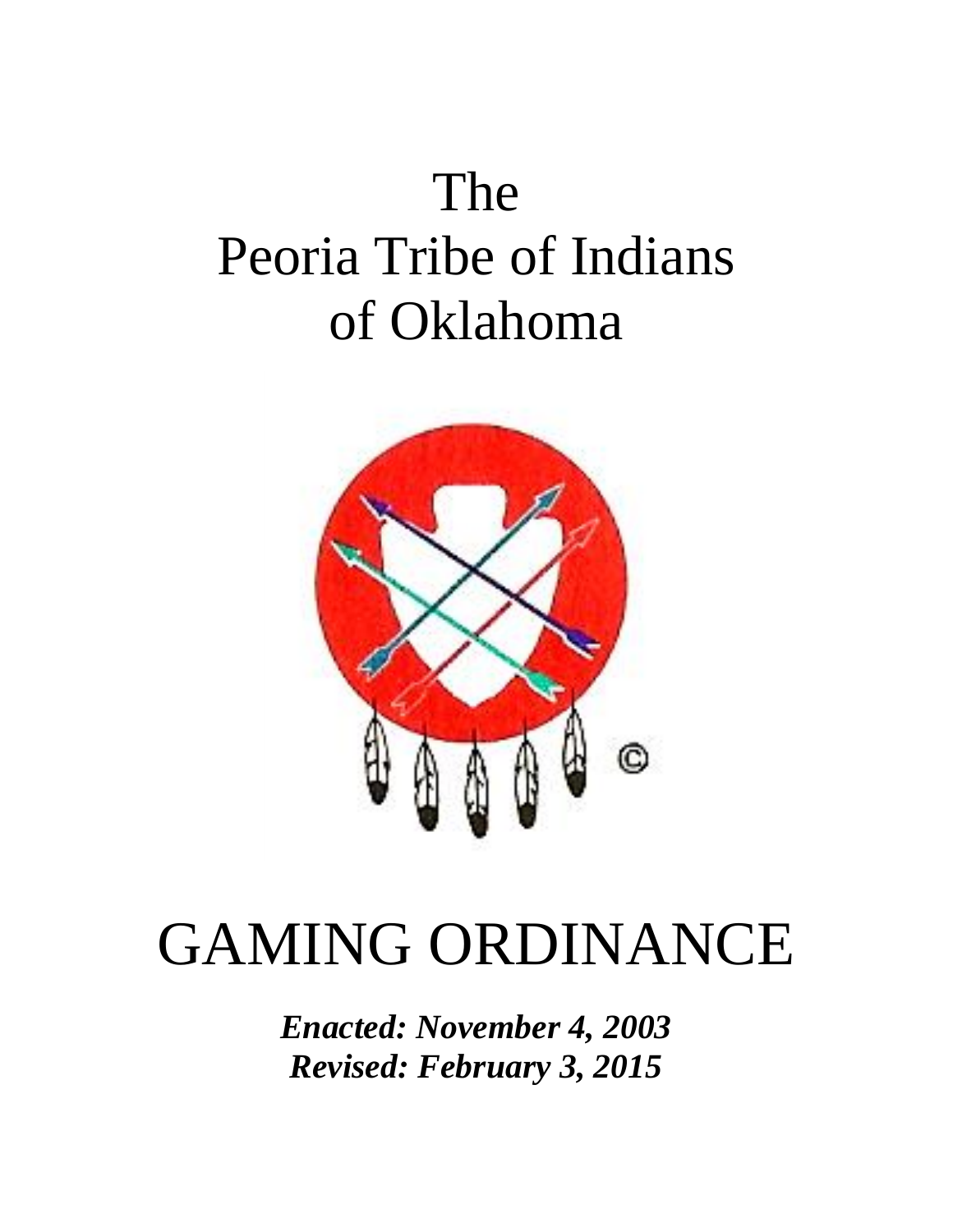# **The Peoria Tribe of Indians of Oklahoma GAMING ORDINANCE**

## **SECTION 1. DECLARATION OF POLICY**

## **1.1 Declaration of Policy.**

It is the declared policy of the Peoria Tribe of Indians of Oklahoma, (hereinafter referred to as the "Tribe"):

(a) All gaming conducted on Tribal Lands of the Tribe shall be regulated by the Peoria Tribal Gaming Commission to protect the public health, welfare and morals of residents, employees and patrons from the adverse effects which may derive from unregulated gaming;

(b) It is the objective of the Tribe to achieve and sustain the maximum Tribal revenue from gaming;

(c) The conduct of gaming activities provided for by this Ordinance on Tribal Lands regulation thereof shall conform with the Indian Gaming Regulatory Act, 102 Stat. 2467, 25 U.S.C. § 2701 et seq., and the regulations promulgated by the National Indian Gaming Commission.

## **1.2 Definitions.**

As used in this Ordinance, the following definitions shall apply:

(a) "Act" means the Indian Gaming Regulatory Act (IGRA), 102 Stat. 2467, codified 25 U.S.C. § 2701 et seq.;

(b) "Bingo" means a game of chance (whether or not electronic, computer, other technologic aids are used in connection therewith):

(1) which is played for prizes, including monetary prizes, with cards bearing numbers or other designations;

(2) in which the holder of the card covers such numbers or designations when objects, similarly numbered or designated, are drawn or electronically determined; and

(3) in which the game is won by the first person covering a previously designated arrangement of numbers or designations on such cards, including (if played in the same location) pulltabs, lotto, punchboards, tip jars, instant bingo, and other games similar to bingo.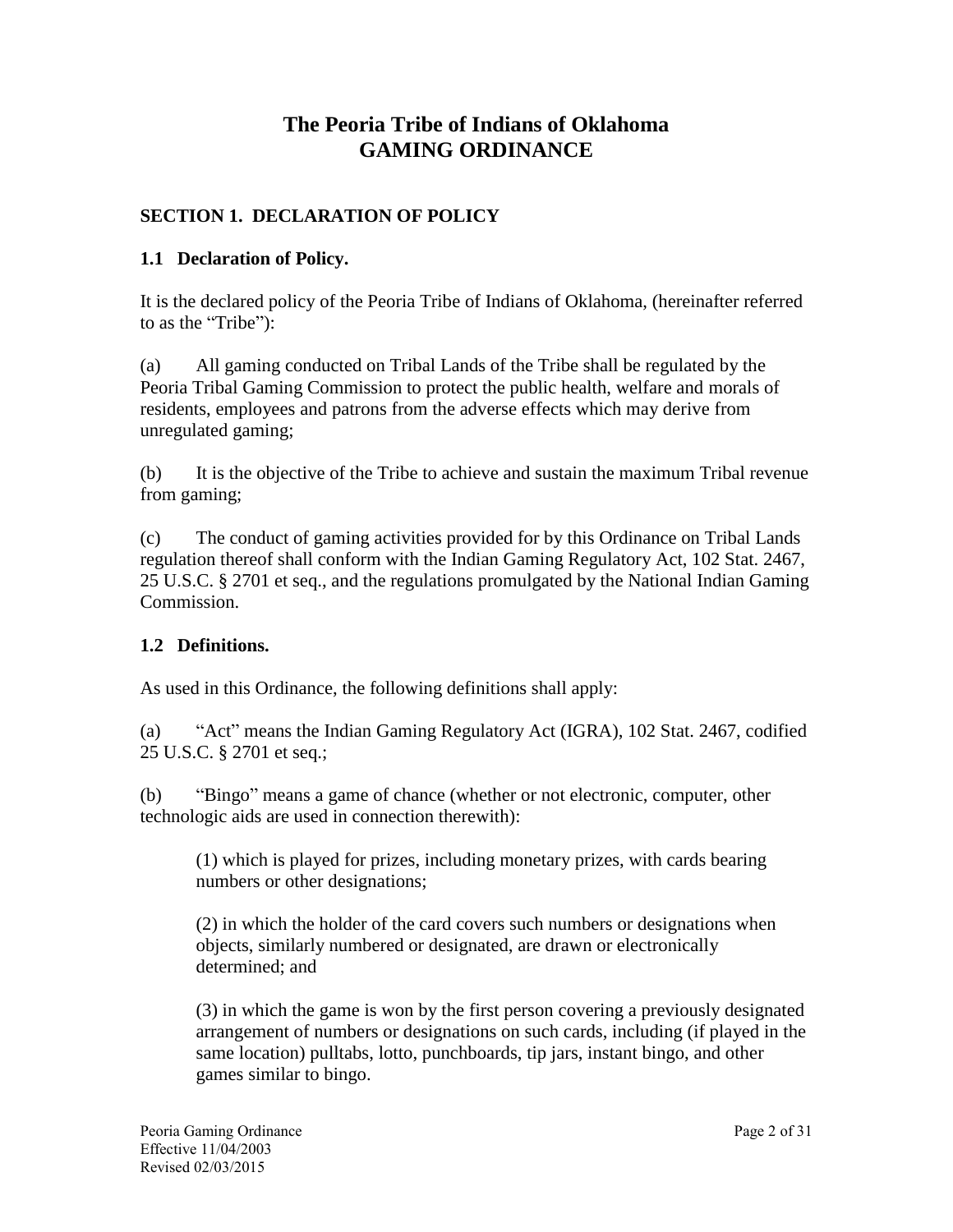(c) "Business Committee" means the Tribal Business Committee as described in the Constitution of the Peoria Tribe of Indians of Oklahoma.

(d) "Chairman" means the Chairman of the National Indian Gaming Commission, or his or her designee.

(e) "Cheating" means operating or playing a game in a manner in violation of the written or commonly understood rules of the game, with the intent to create for himself/herself or someone in privity with him/her an advantage over and above the chance of the game.

(f) "Class II gaming" means any gaming as defined in 25 U.S.C. § 2703(7) and 25 CFR § 502.3.

(g) "Class III gaming" means any gaming as defined in 25 U.S.C. § 2703(8) and 25 CFR § 502.4.

(h) "Commission" means the National Indian Gaming Commission.

(i) "Gaming" means risking any money or other thing of value for gain, contingent, wholly or partially, upon lot, chance, the operation of gaming apparatus, or the happening or outcome of an event over which the person taking the risk has no control.

(j) "Gaming operation" means each economic entity that is licensed under this ordinance, operates the games, receives the revenues, issues the prizes, and pays the expenses. A gaming operation may be operated by the Peoria Tribe of Indians of Oklahoma directly or by a management contractor.

(k) "Gross revenues" means all monies collected or received by a gaming operation, including admission fees.

(l) "In privity with" means one who acts jointly with another or as accessory before the fact to an act committed by the other or as a conspirator with the other.

(m) "Key employee" of a gaming operation means:

(1) a person who performs one or more of the following functions:

- (A) bingo caller;
- (B) counting room supervisor;
- (C) security personnel;
- (D) custodian of gaming supplies or cash;
- (E) floor manager;
- (F) pit boss;
- (G) dealer;
- (H) croupier;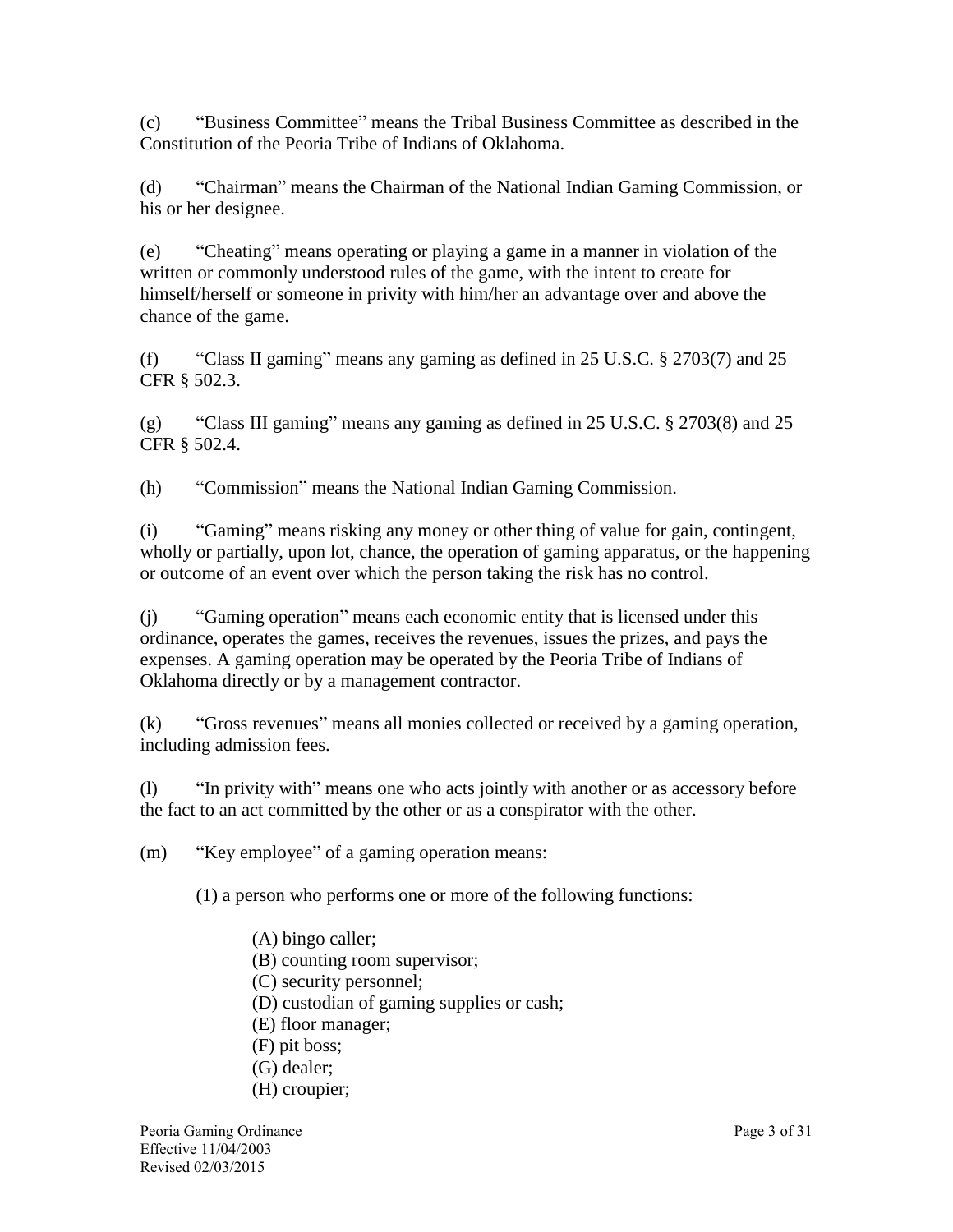(I) approver of credit; or

(J) custodian of gambling devices including persons with access to cash and accounting records within such devices;

(2) if not otherwise included, any other person whose total cash compensation is in excess of \$50,000 per year; or

(3) if not otherwise included, the four most highly compensated persons in the gaming operation.

(n) "Management contract" means any contract, subcontract, or collateral agreement between the Tribe and a contractor or between a contractor and a subcontractor if such contract or agreement provides for the management of all or part of a gaming operation.

(o) "Management contractor" means the person or entity holding a management contract entered into pursuant to 25 U.S.C.  $\S 2710(d)(9)$  or  $\S 2711$ .

(p) "Net revenues" means gross gaming revenues of a gaming operation less -

(1) amounts paid out as, or paid for, prizes;

(2) total gaming-related operating expenses, excluding management fee.

(q) "Patron" means a person participating in a game with the hope of winning money or other benefit, but does not include a licensee, or any assistant of a licensee.

(r) "Person" means any individual, firm, partnership, corporation, company, or association.

(s) "Primary management official" means:

(1) the person having management responsibility for a management contract;

(2) any person who has authority:

(A) to hire and fire employees; or

(B) to set up working policy for the gaming operation; or

(3) the chief financial officer or other person who has financial management responsibility;

(t) "Regular meeting" means a meeting called by an authorized person of the Tribal Commission to conduct business of the Tribal Commission.

(u) "Special meeting" means a meeting called by the Chairman of the Tribal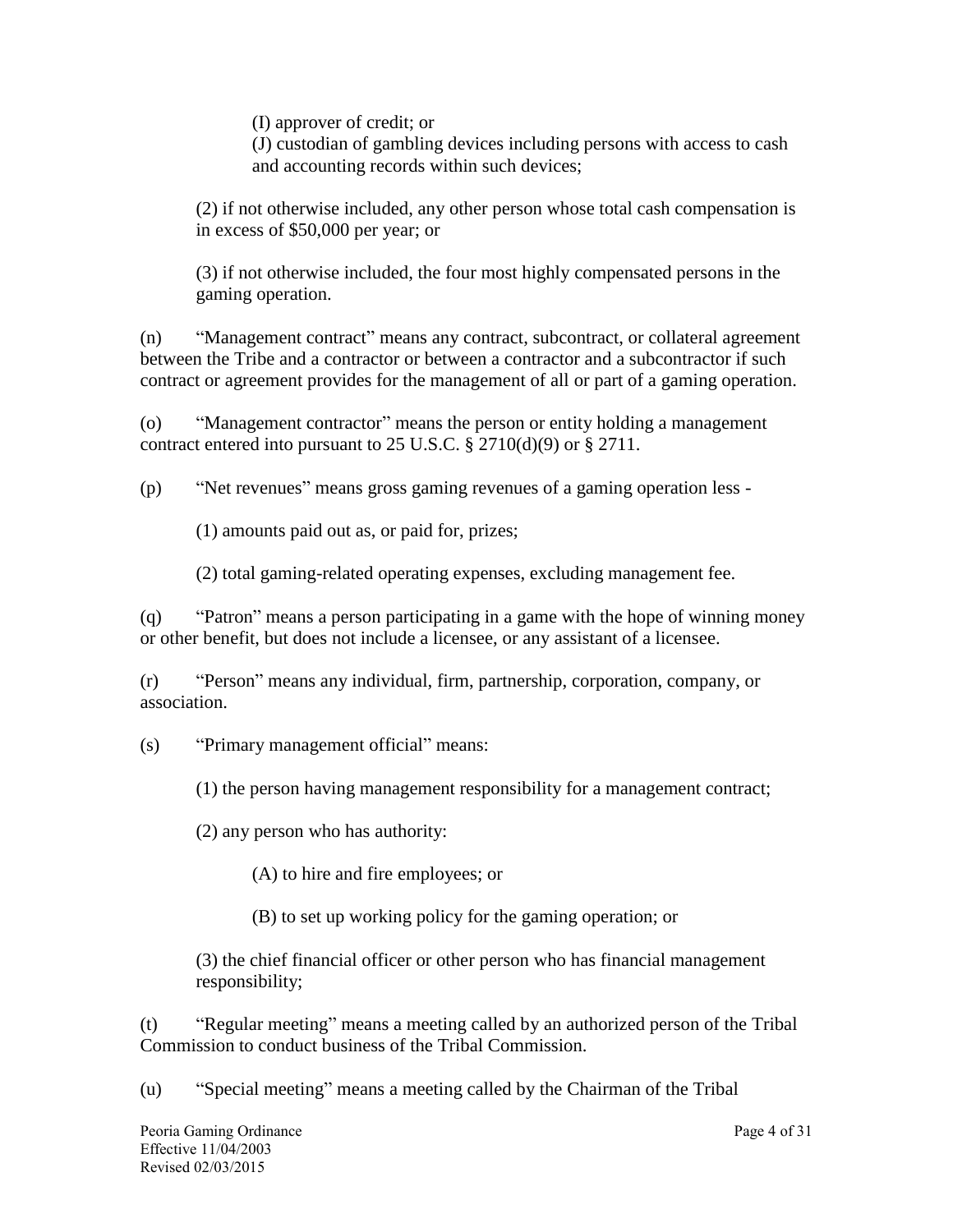Commission to conduct specific business as stated in the call of such meeting.

(v) "Tribal Commission" means the board known as the Peoria Tribal Gaming Commission.

(w) "Tribal Commissioners" means any member appointed by the Chief, and ratified by a majority vote of the Business Committee, to the board of the Peoria Tribal Gaming Commission.

(x) "Tribal lands" means

(1) all lands within the limits of any Indian reservation; and

(2) any lands title to which is either held in trust by the United States for the benefit of any Indian tribe or individual or held by any Indian tribe or individual subject to restriction by the United States against alienation and over which an Indian tribe exercises governmental power.

(y) "Tribal-State Compact" means an agreement between the Tribe and the State of Oklahoma concerning Class III gaming negotiated pursuant to 25 U.S.C. § 2710(d).

(z) "Tribe" means the Peoria Tribe of Indians of Oklahoma.

# **SECTION 2. TRIBAL GAMING COMMISSION**

## **2.1 Tribal Gaming Commission.**

(a) There is hereby established a Tribal Gaming Commission, which shall be called the Peoria Tribal Gaming Commission, hereinafter referred to as "Tribal Commission". The Tribal Commission shall consist of three (3) members, hereinafter referred to as "Tribal Commissioners", appointed by the Chief and ratified by a majority vote of the Business Committee. All Tribal Commissioners must be at least 25 years of age.

(b) Tribal Commissioners shall serve for terms of three (3) years and may be removed from office prior to the end of their term only for cause and by unanimous vote of the remainder of the Tribal Commission or by a vote of five Business Committee members at any duly called meeting.

(c) In order to establish staggered terms, the Business Committee shall appoint the first Tribal Commissioners as follows: one shall serve a 1-year term, one shall serve a 2 year term, and one shall serve a 3-year term, (initial terms only). After the initial term, all subsequent terms of appointment shall run for three years. Vacancies shall be filled within 60 days by appointment of the Chief, and ratification of the Business Committee, provided, however, that a Tribal Commissioner whose term has expired shall hold their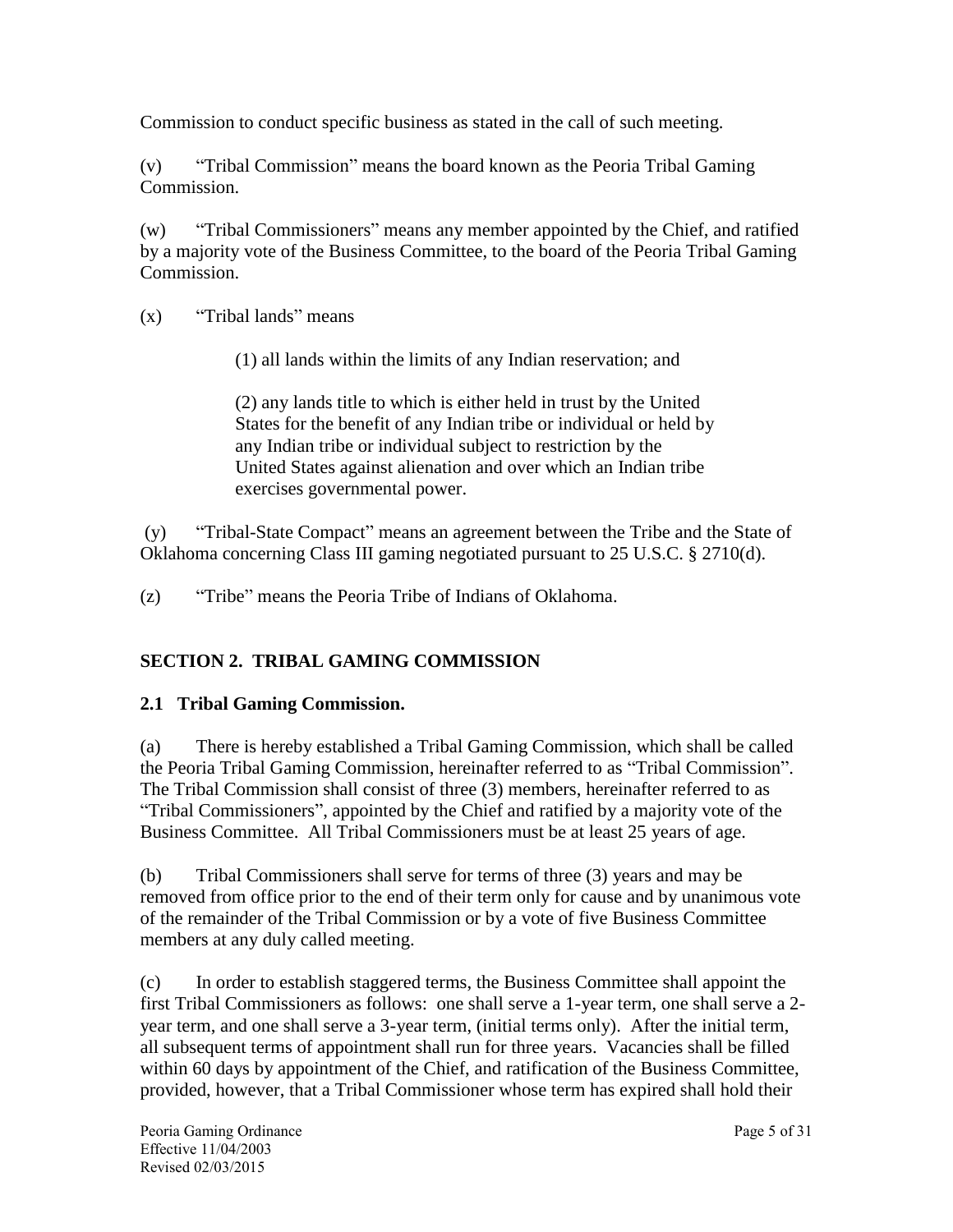seat until it is filled. A vacancy shall be deemed to occur when a Tribal Commissioner is removed, resigns or upon expiration of his or her term without regard to whether the Tribal Commissioner seeks reappointment. When a vacancy occurs, notice of such vacancy shall be posted for at least fifteen (15) days. The notice shall identify the qualifications specific to the vacancy, and request interested parties to file a statement with the Tribal Commission reflecting their qualifications and interest in serving as a Tribal Commissioner.

(d) A Tribal Commissioner's seat shall become immediately vacant upon conviction of any felony or conviction of a misdemeanor related to illegal gambling or bribery. Cause for removal of a Tribal Commissioner shall include but not be limited to: use of a tribal position for personal gain, failure to perform Tribal Commissioner duties adequately or according to this Ordinance, violation of any law of the Peoria Tribe of Indians of Oklahoma, and bringing discredit or disgrace to the Tribal Commission.

## **2.2 Conflict of Interest.**

Tribal Commissioners may hold other non-elective and non-managerial tribal positions and may engage in business and gamble in any gaming operation, provided, however that they may not be employed in or own any interest in or gamble in a gaming operation authorized by this ordinance. No member of the Tribal Commission shall engage in any business which is subject to regulation by the provisions of this Ordinance.

#### **2.3 Compensation.**

Tribal Commissioners shall receive a stipend per meeting, in an amount approved by the Business Committee, as well as, reimbursement of reasonable travel expenses for travel related to Tribal Commission business.

#### **2.4 Quorum.**

A quorum shall consist of two members.

#### **2.5 Voting.**

The Tribal Commission shall act by majority vote of a quorum present and each member of the Tribal Commission shall be entitled to one vote.

#### **2.6 Conduct of Business.**

The Tribal Commission shall adopt bylaws for the conduct of business, which shall include the following provisions:

(a) The Tribal Commission shall select annually from its membership a Chair, Vice-Chair and Secretary.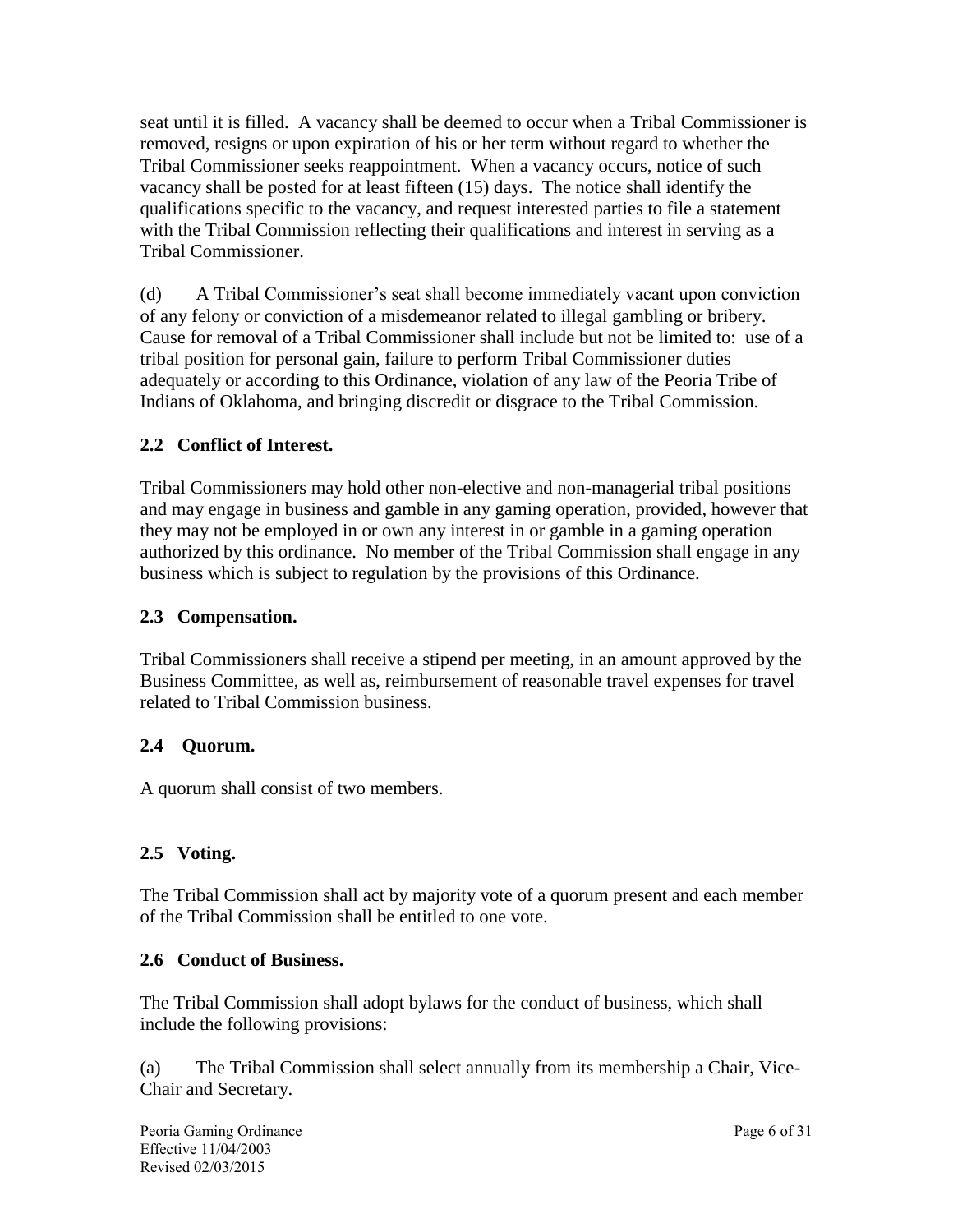(b) A regular meeting of the Tribal Commission shall occur at least once every two (2) months to hear recommendations and set policy, to hear reports from the Director, to make licensing, suitability and approval determinations, to conduct disciplinary proceedings, to hear player dispute appeals, and to transact other business. Written notice of such meeting shall be posted at the office of the Tribal Commission, not less than twenty-four (24) hours prior to such meeting being held.

(c) The Chair shall have the power to convene special meetings. Written notice of such meetings shall be posted at the office of the Tribal Commission and the Tribal Headquarters. Notice shall be given to the gaming operation.

(d) General sessions of all Tribal Commission meetings shall be open to the public.

(e) Executive sessions of the Tribal Commission meetings shall not be open to the public. The Tribal Commission may not take official action while in executive session, but may discuss Tribal Commission personnel actions, licensing matters and pending litigations.

# **SECTION 3. TRIBAL GAMING COMMISSION AUTHORITY**

## **3.1 Authority.**

The Tribal Commission shall have the authority:

(a) to receive and process all license applications related to the conduct of Class II and Class III gaming activities on lands within the jurisdiction of the Tribe, and issue licenses to all such gaming operations, persons, individuals, and distributors who are required to be licensed by this Ordinance and who qualify for such licensure, and to notify the National Indian Gaming Commission of the issuance of any license when so required by federal law or regulation;

(b) to adopt standards for licensing the occupations within the Tribe's gaming operations;

(c) to investigate gaming and non-gaming employee license applicants for gaming operations, determine the eligibility of applicants for a license, and issue gaming licenses to eligible applicants;

(d) to review all contracts entered into by a gaming operation to:

(1) determine whether the transaction documents are a contract; and

(2) determine whether the contract is or is not related to gaming, and, if related to gaming, whether it is subject to the provisions of this Ordinance; and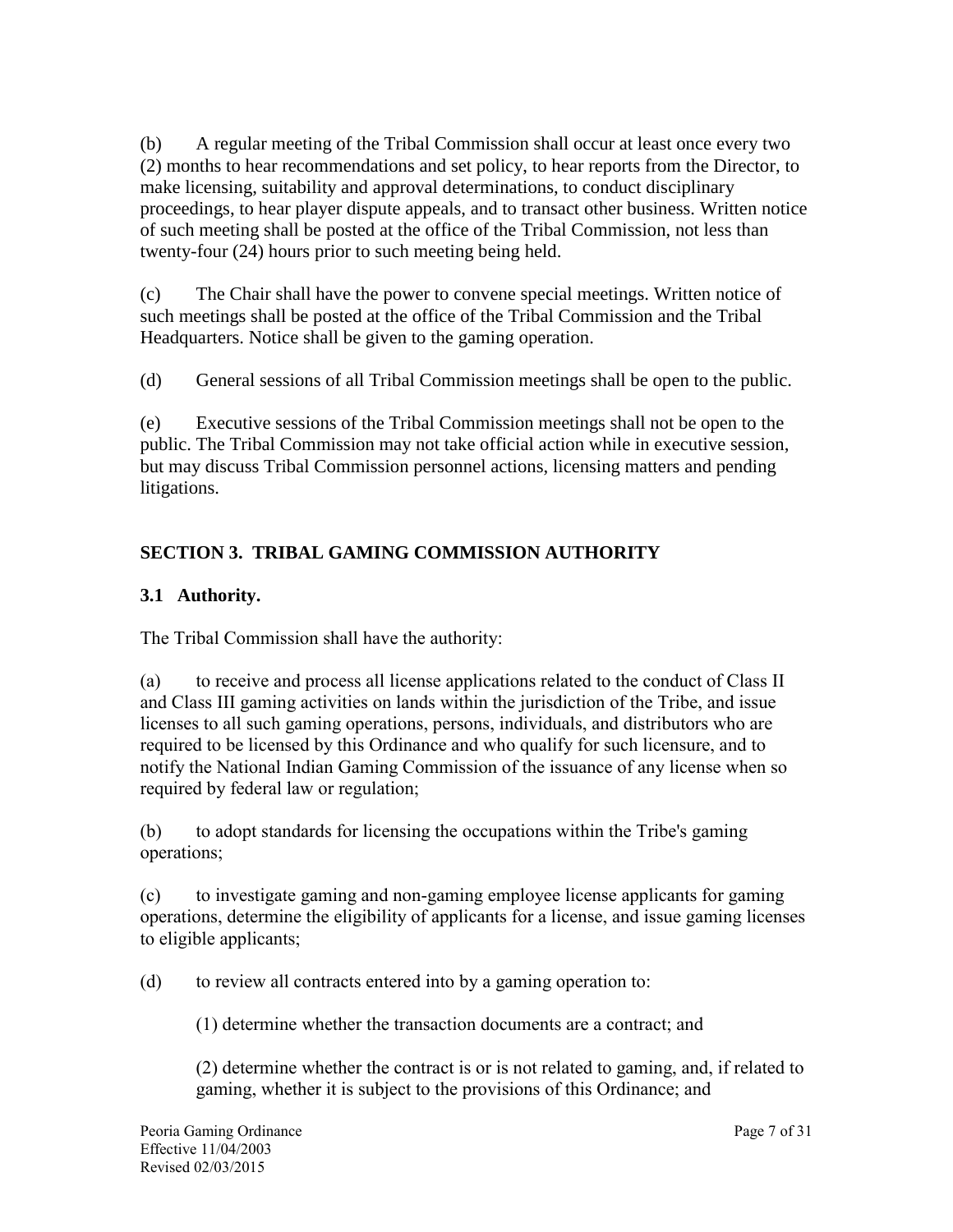(3) determine whether the non-Tribal party to the contract must be licensed under the provisions of this Ordinance.

(e) to investigate non-management gaming contractors and approve non-management gaming contractor licenses for any person or entity working in or for the Tribe's gaming operations who requires such a license;

(f) to license any person, organization or entity selling, leasing, marketing or otherwise distributing gambling devices, equipment, games, or implements of gambling, to the Tribe's gaming operations;

(g) to investigate and license any management contractors of the Tribe's gaming operations, or any ancillary contractors of any management contractor, who provide supplies, services, concessions or property to the Tribe's gaming operations or to any management contractor in connection therewith;

(h) to limit, condition, suspend, restrict, or revoke any license it may issue and assess fines for violations of this Ordinance or of any rules or regulations promulgated by the Tribal Commission as provided for in this Chapter;

(i) to adopt reasonable standards consonant with the size and scope of the gaming operation, including game rules, under which all gambling operations shall be held, including regulations concerning security and surveillance operations, and the prize and wagering structure in accordance with the applicable provisions, if any, of any class III gaming compact between the Tribe and the State of Oklahoma;

(j) to inspect and examine all premises wherein gaming is conducted or gambling devices or equipment are manufactured, sold or distributed and to inspect all equipment and supplies in, upon, or about a gaming operation, or inspect any equipment or supplies, wherever located, which may or have been used in the gaming operation;

(k) to summarily seize and remove from a gaming operation and impound equipment and supplies for the purpose of examination, inspection, evidence, or forfeiture in those instances where the Commission has reasonable cause to believe that a violation of this Ordinance has occurred and hold such property pending any final hearing determination of the appropriate disposition of such property;

(l) to enter without restriction the offices, facilities, or other places of business of a licensee to determine compliance with this Ordinance provided that the licensee maintains the right to have any member of the Tribal Commission entering such locations accompanied by security personnel for the purpose of facilitating the unrestricted access of such member of the Tribal Commission;

(m) to ensure that the Tribe will require, and cause to be conducted annually, outside independent audits of all gaming activity as required by the Indian Gaming Regulatory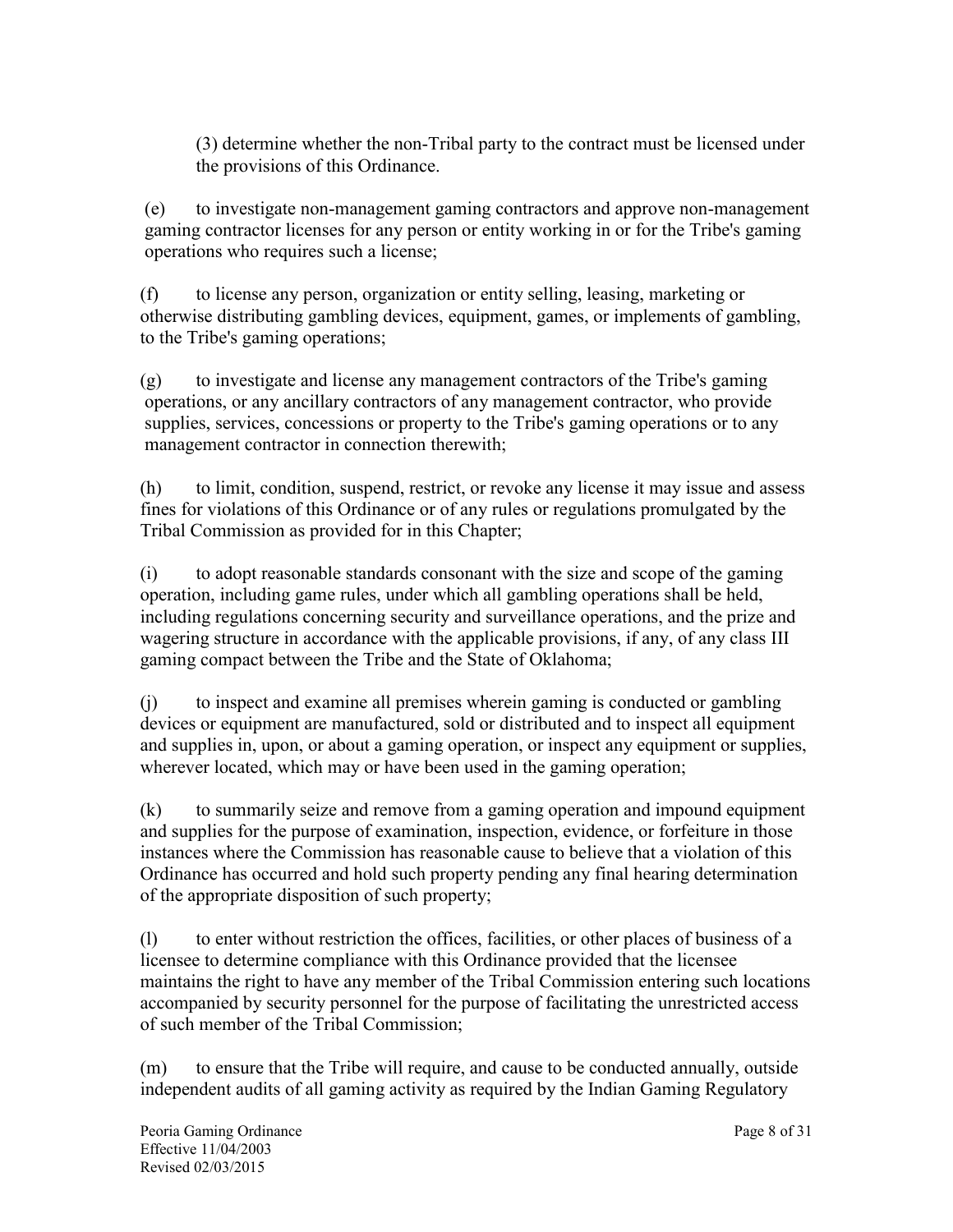Act and submitting such audits to the National Indian Gaming Commission pursuant to 25 CFR Section 522.4 (b)(3); require, and cause to be conducted annually, outside audits of all contracts related to the conduct of gaming, with the exception of those contracts for professional legal and accounting services, whether those contracts be for supplies, services, or other subject matter which the Tribal Commission determines to be related to gaming, and which are for a contract amount in excess of \$25,000;

(n) to access upon demand and inspect, examine, copy and audit all papers, books and records of applicants and licensees respecting any revenue or income produced by any gaming operation;

(o) to require verification of the daily gross revenues and income of any class II and class III licensed gaming activity, and verification of all other matters affecting the enforcement of the public policy of or any of the provisions of this Ordinance in order to safeguard the integrity of tribal gaming operations;

(p) to seize and impound any patron's winnings which the Tribal Commission may have reason to believe may have been won or obtained in violation of this Ordinance or any other law pending a civil forfeiture hearing on such seizure and/or a criminal proceeding in connection therewith;

(q) to formally suspend, revoke, and ensure the appropriate disposition of a license held by a licensee for a violation committed by a licensee, or an employee of the licensee, of this Ordinance or a Tribal Commission rule or regulation or for engaging in a fraudulent practice;

(r) to investigate alleged violations of this Ordinance, the Tribal Commission rules, regulations, orders or final decisions, any class III gaming compact entered into between the Tribe and the State of Oklahoma, and any other applicable laws, and to take appropriate disciplinary action, including the imposition of civil fines, against a licensee or any employee of a licensee for the violation, or institute appropriate legal action for enforcement, or both;

(s) for the purpose of enforcing the provisions of this Ordinance, to exercise the powers of a peace officer of the Tribe except that members of the Tribal Commission and Tribal Commission employees have no authority to carry firearms in the performance of their official duties;

(t) to hold hearings, and to require licensees or license applicants to appear and testify under oath regarding matters related to the enforcement of the provisions of this Ordinance and regulations promulgated thereunder, complaints received about matters within the purview of the Tribal Commission to address, actions by the Tribal Commission regarding licenses, or any other matters over which the Tribal Commission has authority;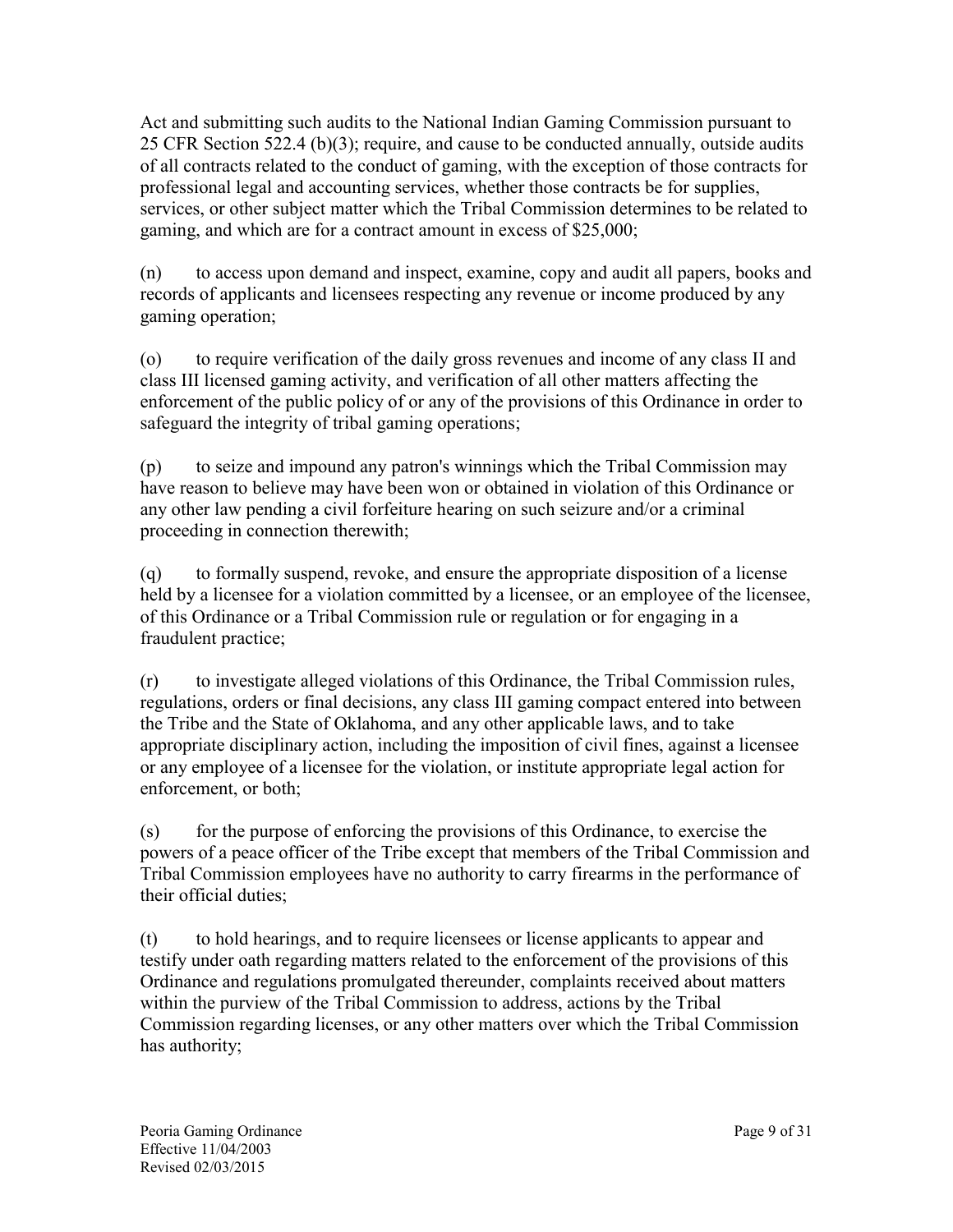(u) to issue subpoenas for the attendance of witnesses and subpoenas duces tecum for the production of books, records and other pertinent documents, and administer oaths and affirmations to the witnesses, when, in the judgment of the Tribal Commission, it is necessary to enforce this Ordinance or the rules and regulations of the Tribal Commission;

(v) to assure that the payouts from the gambling games authorized under this Ordinance and the payout percentages for all slot machines and video lottery machines are in accordance with any applicable requirements of the compact between the Tribe and the State of Oklahoma governing class III gaming on Indian lands of the Tribe. If there is no such applicable requirement in any compact entered into by the Tribe, the Tribal Commission shall adopt by rule maximum and minimum payout percentages subject to the approval of the Tribal Business Committee;

(w) to oversee and carry out necessary surveillance of all gambling activities conducted at a tribal gaming operation, consistent with the terms of a valid management contract;

(x) to consult with the Tribe's legal counsel to advise the Tribal Commission as needed;

(y) to hear and consider for resolution any dispute between members of the public and the Tribe with regard to gaming activities licensed pursuant to the terms of this Ordinance;

(z) to defend this Ordinance in any court with proper jurisdiction or before any federal agency, however, any reference herein to defending this Ordinance shall not be deemed a waiver of the Tribe's sovereign immunity from suit;

(aa) to propose an annual budget to the Business Committee to support Tribal Commission operations undertaken pursuant to the provisions of this Ordinance; remuneration to or salaries for the Tribal Commissioners shall be set by the Business Committee as part of such annual budget;

(bb) to take any other actions as may be reasonable and appropriate to enforce and administer this Ordinance and the rules and regulations of the Tribal Commission, including the assessment and collection of such fees and fines provided for in this Chapter;

(cc) to approve or disapprove all documents necessary for the promotion or operation of gaming within the jurisdictional boundaries of the Peoria Tribe of Indians of Oklahoma;

(dd) to collect fees and interest as provided for in Sections 9 of this Ordinance;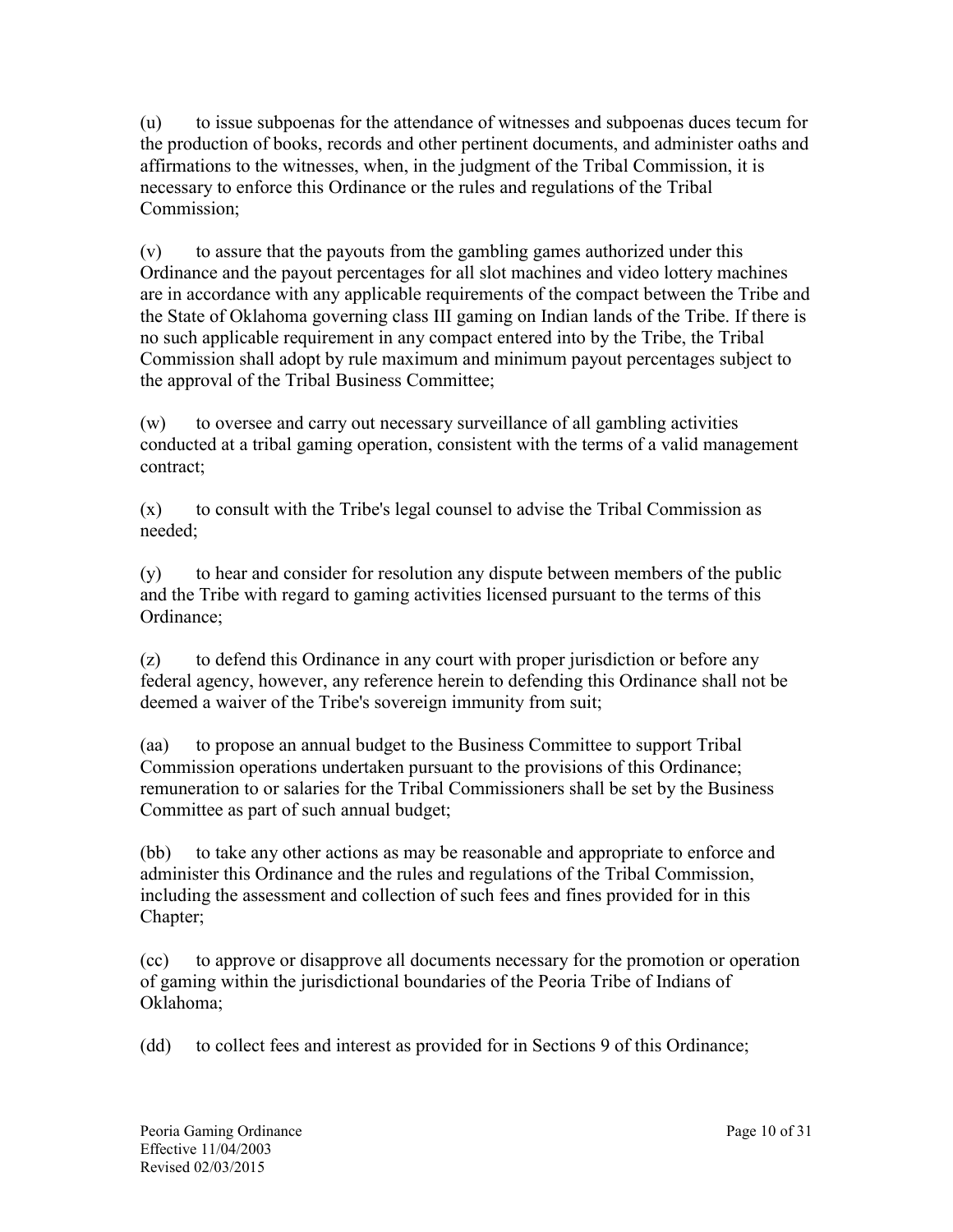(ee) to issue any such forms as it deems necessary for the regulation of gaming on Peoria Tribe of Indians of Oklahoma lands;

(ff) to maintain a correct and full accounting of all payments, fees, penalties, interest, and civil fines received under authority of this Ordinance.

# **3.2 Commission Director.**

(a) The Tribal Commission shall hire a Director, with the approval of the Business Committee, who shall be responsible for the day-to-day monitoring of gaming activities, including the implementation and enforcement of the rules and regulations promulgated by the Tribal Commission. No one convicted of a felony of any kind or a misdemeanor related to illegal gambling or bribery may serve as director. The Director shall not have any financial interest in gambling.

(b) The Director shall, subject to the approval of the Tribal Commission, perform all duties, exercise all powers, assume and discharge all responsibilities, and carry out and effect all purposes of this Ordinance related to the establishment of all gaming activity. In all decisions, the Director shall act to promote and ensure integrity, security, honesty and fairness of the operation and administration of all gaming activity. The duties of the Director include, but are not limited to, the following:

(1) Confirm management is carrying out its responsibilities as provided for in this Ordinance.

(2) Communicate with the NIGC as necessary to appropriate and ensure compliance with the rules and regulations of that agency;

(3) Review all records, documents and anything else necessary and pertinent to enforcement of any provisions of this Ordinance;

(4) Recommend to the Tribal Commission whether sanctions should be imposed on any person subject to the jurisdiction of this Ordinance;

(5) Perform any duties as delegated by the Tribal Commission.

(c) The Director shall have the authority to supervise and direct all staff of the Tribal Commission, in accordance with the rules and regulations of the Tribe. The Director shall not have the authority to direct the staff to take any action that requires the approval of the Tribal Commission as a whole.

(d) The Director shall have supervisory and administrative authority over the processing of all gaming licenses, monitoring the compliance with the IGRA of each gaming facility owned and operated by the Tribe, and general enforcement of this Ordinance and all regulations issued in relation hereto.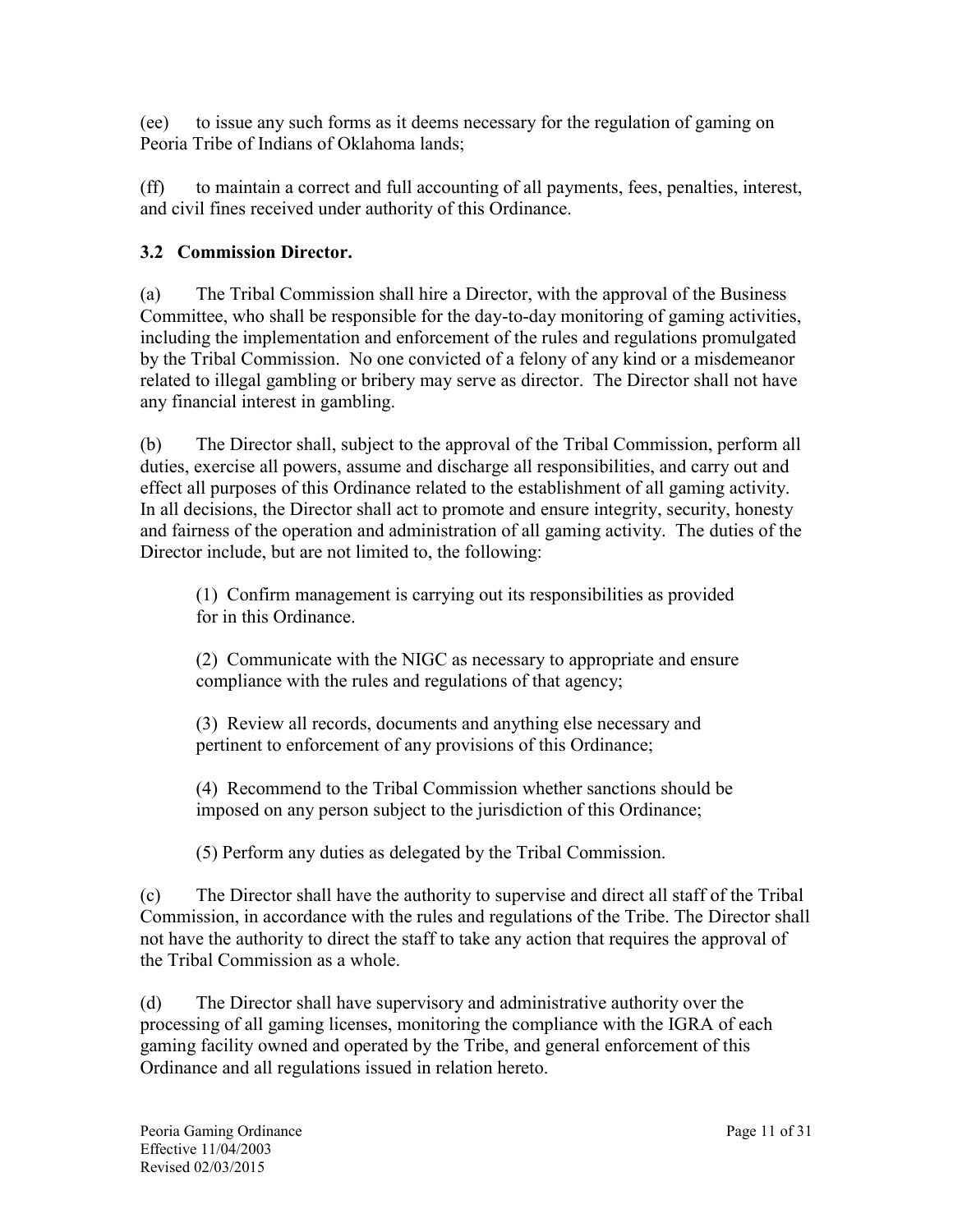## **SECTION 4. GAMING AUTHORIZED**

#### **4.1 Interest and Responsibility.**

The Tribe shall have the sole proprietary interest and responsibility for the conduct of any gaming authorized by this Ordinance.

## **4.2 Authorization.**

If the Tribe elects to allow individually owned gaming operations it shall authorize such operations in accordance with the requirements set forth in 25 CFR §§ 522.10 and 522.11.

## **4.3 Class II Gaming Authorized for Conduct of Gaming.**

Class II games, as follows, may be licensed for conduct on Tribal Lands:

(a) bingo as defined under the Act (whether or not electronic, computer, or other technologic aids are used in connection therewith) including, if played at the same location, pull-tabs, lotto, punch boards, tip jars, instant bingo, and other games similar to bingo);

(b) non-banking card games deemed as Class II gaming under 25 CFR 502.3 (c);

(c) any game determined to be a Class II game by the Tribal Commission, amendment of the Act, by regulation, or by decision of the National Indian Gaming Commission or the federal courts.

## **4.4 Class III Gaming Authorized for Conduct of Gaming,**

Class III games, as follows, may be licensed for conduct on Tribal Lands:

 such games as may be provided for in a compact between the State of Oklahoma and the Tribe, or such procedures as prescribed by the Secretary of the Interior pursuant to the Act.

## **SECTION 5. REQUIRED LICENSES**

## **5.1 Tribal Gaming License**

A Tribal Gaming License shall be required for:

(a) each primary management official and each key employee;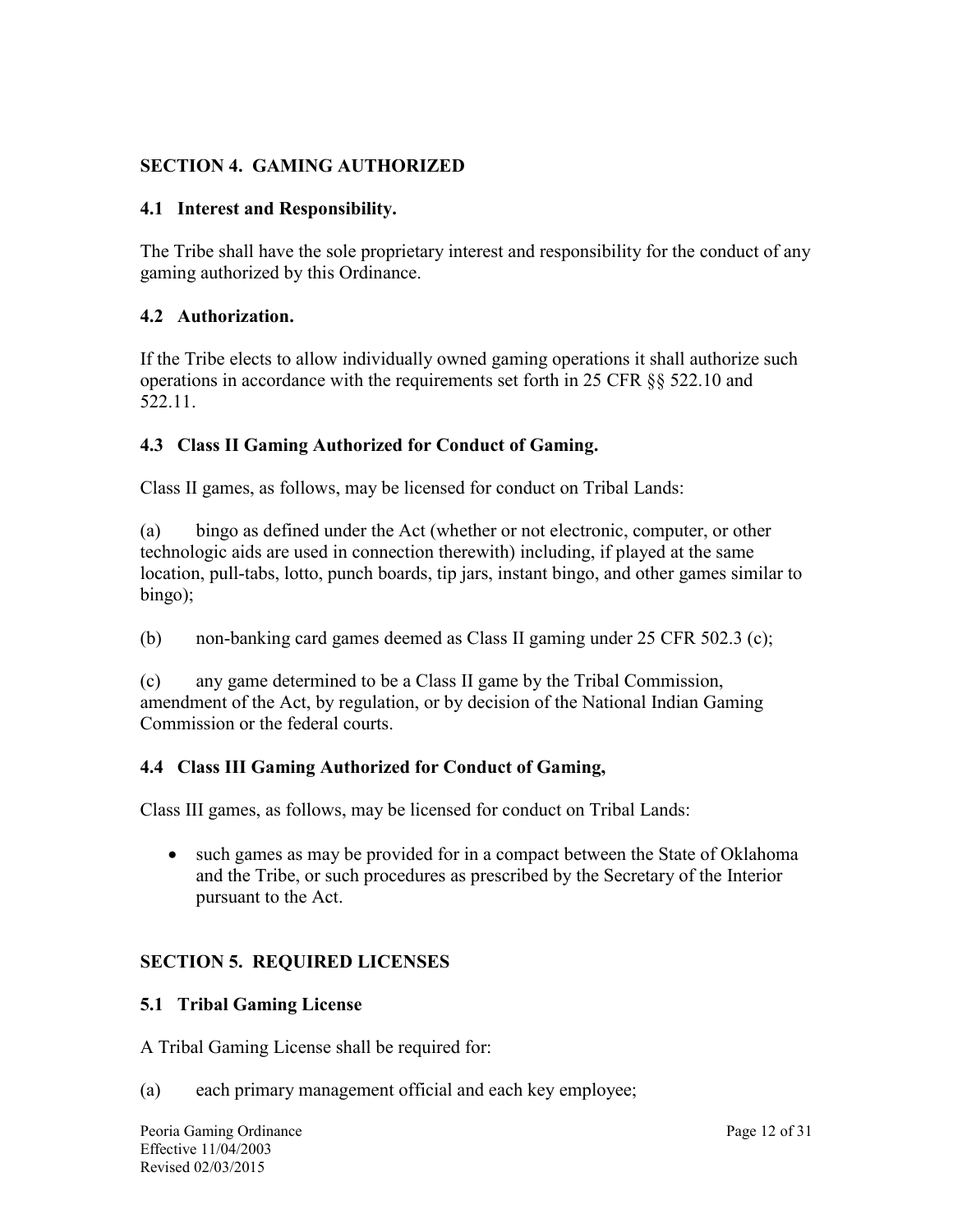(b) each person or entity having a management contract.

## **5.2 Tribal Facility License.**

A Tribal Facility License shall be required for each place, facility, or location on Tribal Lands at which Class II or Class III gaming is conducted.

## **SECTION 6. TRIBAL GAMING LICENSE REQUIREMENTS**

## **6.1 Application Forms.**

Each person or entity having a management contract, each primary management official and each key employee shall complete an application for an initial license or renewal of an existing gaming license for each gaming establishment on an application form issued by the Tribal Commission. The application shall set forth:

(a) the name under which the applicant transacts or intends to transact business on Tribal Lands;

(b) the location of the gaming establishment for which the gaming license is sought; and

(c) the application shall be signed by the applicant.

## **6.2 Required Notices.**

(a) The following notice shall be placed on all application forms:

"In compliance with the Privacy Act of 1974, the following information is provided: Solicitation of the information on this form is authorized by 25 U.S.C. § 2701, et seq. The purpose of the requested information is to determine the eligibility of individuals to be granted a gaming license. The information will be used by the Tribal Gaming Regulatory Authorities and the National Indian Gaming Commission (NIGC) members and staff who have need for the information in the performance of their official duties. The information may be disclosed by the Tribe or the NIGC to appropriate Federal, Tribal, State, Local, or Foreign Law Enforcement and Regulatory Agencies when relevant to civil, criminal, or regulatory investigations or prosecutions, or when pursuant to a requirement by a Tribe or the NIGC in connection with the issuance, denial or revocation of a gaming license, or investigations of activities while associated with a Tribe or a Gaming Operation. Failure to consent to the disclosures indicated in this Notice will result in a Tribe's being unable to license you for a Primary Management Official or Key Employee position.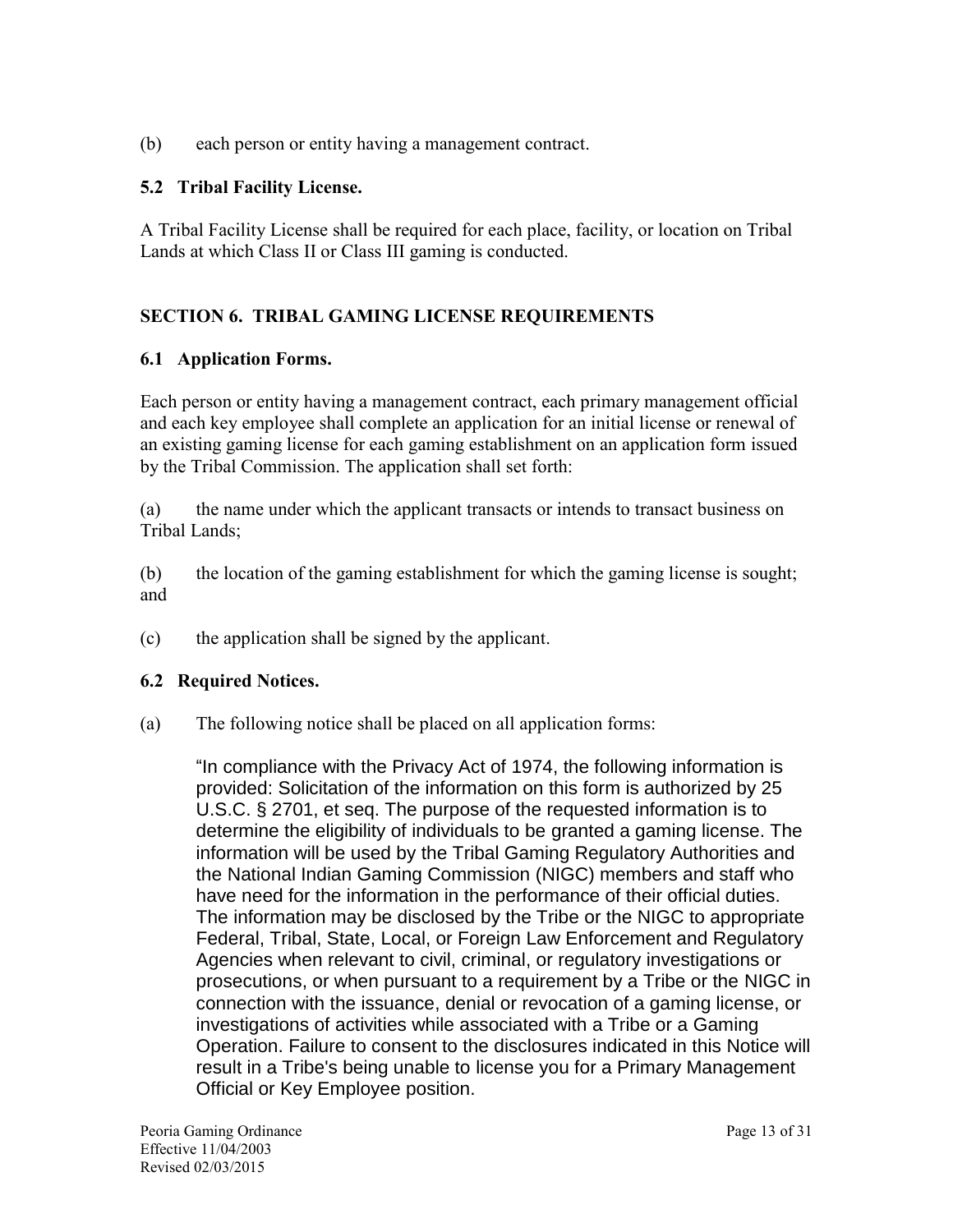The disclosure of your Social Security Number (SSN) is voluntary. However, failure to supply SSN may result in errors in processing your application."

(b) In the event that changes are made to the Privacy Act Notice, existing Key Employees and Primary Management Officials, if any, shall be notified in writing by the Tribal Commission that they shall either:

(1) Complete a new application form that contains a Privacy Act Notice; or

(2) Sign a statement that contains the Privacy Act notice and consent to the routine uses described in that notice.

(c) The following notice shall be placed on the application for a key employee or primary official before that form is filled out by an applicant:

"A false statement on any part of your application may be grounds for denying a license or the suspension or revocation of a license. Also, you may be punished by fine or imprisonment. (U.S.C. Title 18, § 1001)."

(d) In the event that changes are made to the Notice Regarding False Statements, existing Key Employees and Primary Management Officials, if any, shall be notified in writing by the Tribal Commission that they shall either:

(1) Complete a new application form that contains a notice regarding false statements; or

(2) Sign a statement that contains the notice regarding false statements.

#### **6.3 Required Information.**

(a) The Tribal Commission shall request from each Key Employee and Primary Management Official all of the following information:

(1) full name, other names used (oral and written), social security number(s), birth date, place of birth, citizenship, gender, all languages (spoken or written);

(2) currently and for the previous five (5) years: business and employment positions held, ownership interests in those businesses, business addresses, residence addresses, and driver's license number(s);

(3) the names and current addresses of at least three (3) personal references, and at least one personal reference who was acquainted with the applicant during the most recent period of residence listed under paragraph (2) of this Section;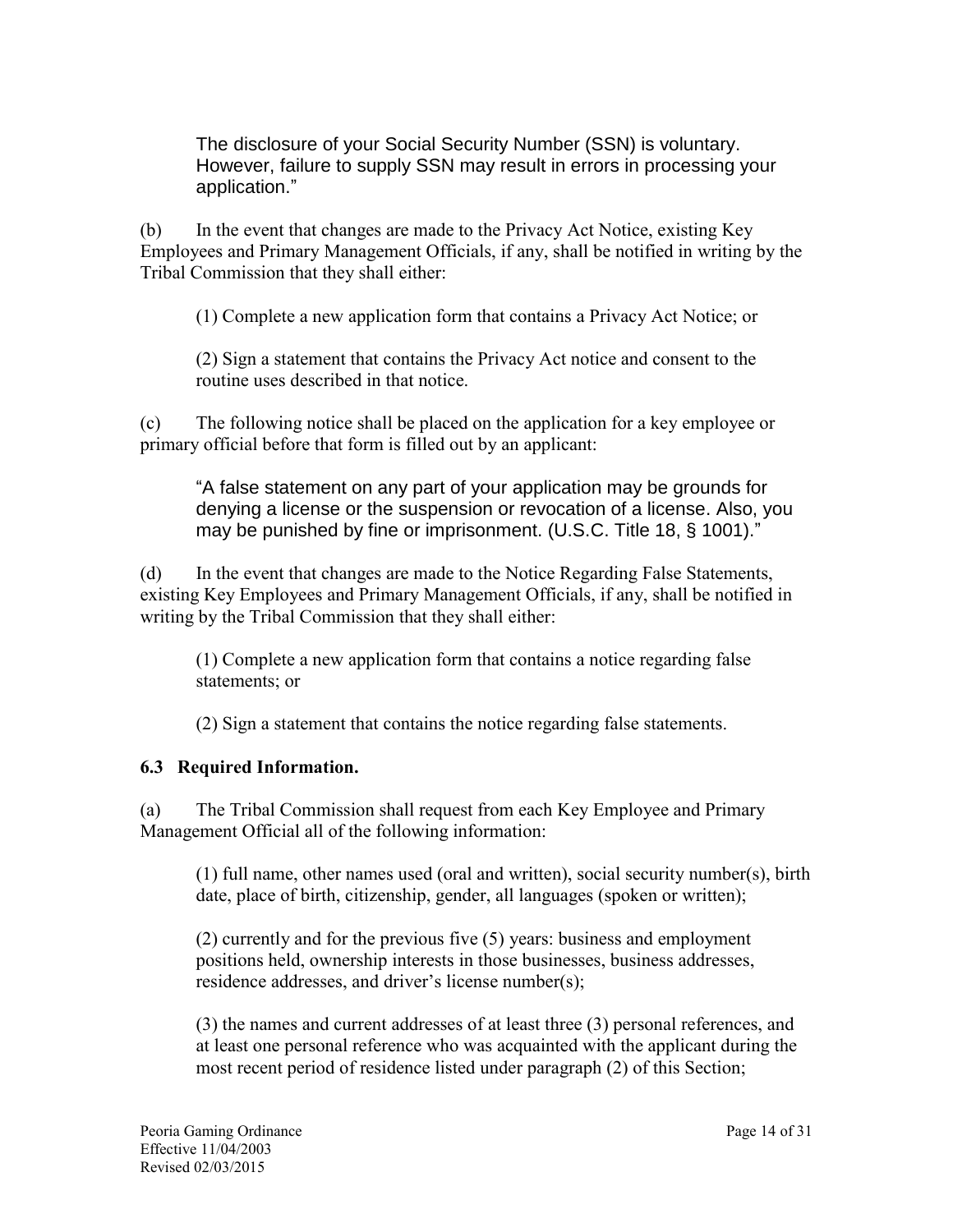(4) current telephone numbers;

(5) a description of any existing and previous business relationships with Indian Tribes, including ownership interests in those businesses;

(6) a description of any existing and previous business relationships with the gaming industry generally, including ownership interests in those businesses;

(7) the name and address of any licensing or regulatory agency with which the person has filed an application for a license or permit related to gaming, whether or not such license or permit was granted.

(8) for each felony for which there is an ongoing prosecution or a conviction: the charge, the name and address of the court involved, and the date and disposition, if any;

(9) for each misdemeanor for which there is an ongoing prosecution or a conviction (excluding minor traffic violations): the name and address of the court involved and the date and disposition;

(10) for each criminal charge (excluding minor traffic charges) whether or not there is a conviction, if such criminal charge is not otherwise listed pursuant to paragraph (a) $(8)$  or (a) $(9)$  of this section: the criminal charge, the name and address of the court involved, and the date and disposition;

(11) the name and address of any licensing or regulatory agency with which the applicant has filed an application for an occupational license or permit, whether or not such license or permit was granted;

(12) a current photograph;

(13) any other information the Tribal Commission deems relevant; and

(14) fingerprints consistent with procedures adopted by the Tribal Commission pursuant to 25 CFR § 522.2 (h) of this chapter.

(b) If, in the course of a background investigation, the Tribal Commission discovers that the applicant has a notice of results on file with the Commission from a prior investigation and the Tribal Commission has access to the earlier investigative materials (either through the Commission or the previous tribal investigative body), the Tribal Commission may rely on those materials and update the investigation and investigative report under 25 CFR § 556.6 (b)(1).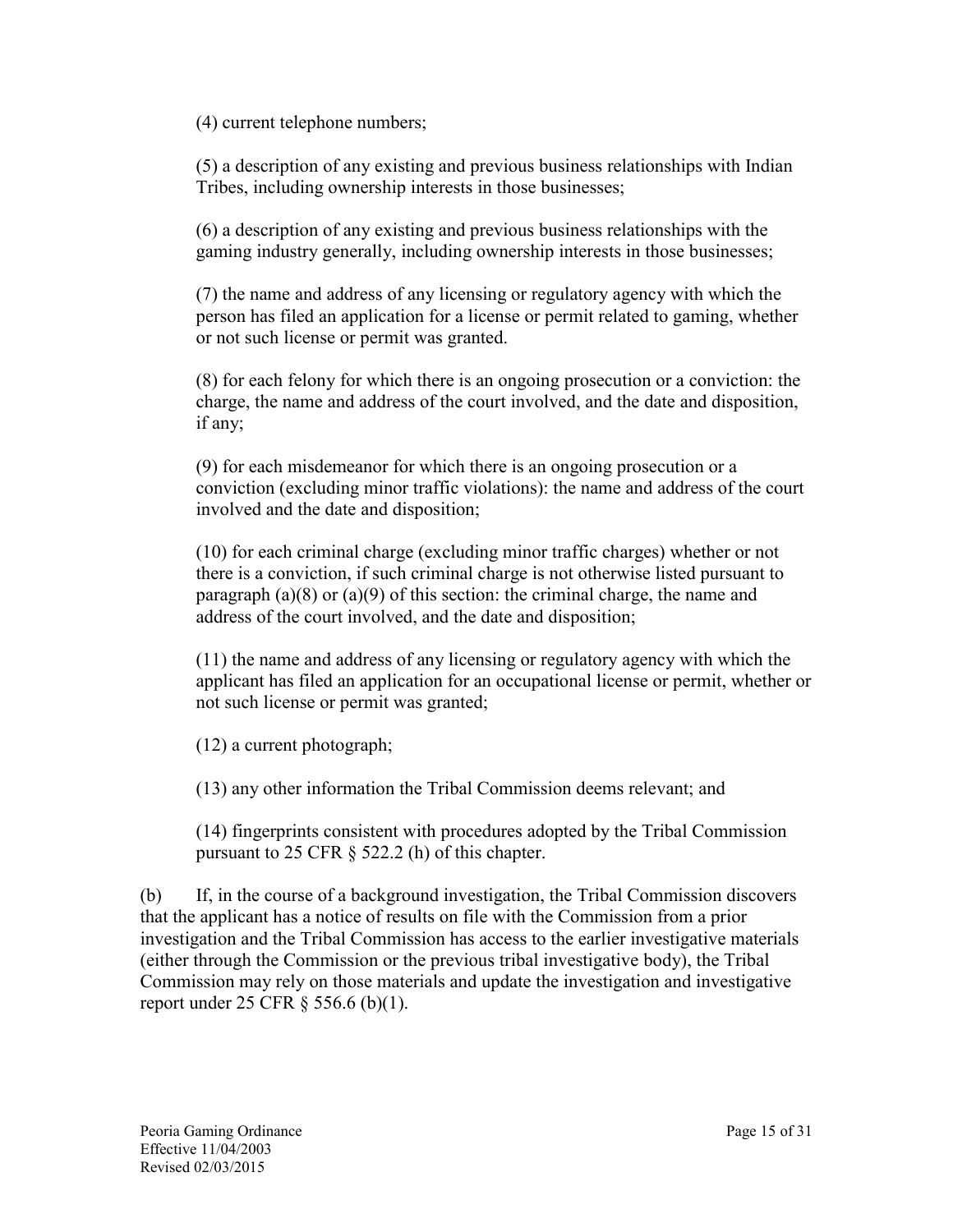## **6.4 Management Contractor's Application.**

A management contractor's application shall include information required by 25 U.S.C. § 2711 and 25 CFR §537.1, as referenced in Section 6.3 above, and shall include the following:

(a) The management contractor shall file, along with the application, an organizational chart of its management organization and job descriptions for employees of the gaming operation. The chart shall identify which employees are or will be the Primary Management Officials and the Key Employees of the Gaming Operation.

(b) Each applicant for a gaming license who has or will have a contract with the Tribe to manage a Tribal Gaming Enterprise shall state whether he/she already has a management contract to operate any Indian or Non-Indian Gaming Operation and, if so, a description of the location of each such operation.

## **SECTION 7. BACKGROUND INVESTIGATIONS**

## **7.1 General.**

The Tribal Commission shall conduct, or cause to be conducted, a background investigation of each applicant for a position who is designated as a Key Employee or Primary Management Official and of the Management Contractor sufficient to make a qualification determination under Section 7.3 below and consistent with the requirements outlined in 25 CFR Sections 556 and 558. The Tribal Commission shall conduct the fingerprinting process. The Tribal Commission shall coordinate its background investigations with the Federal Bureau of Investigation databases. In conducting the investigation, the Tribal Commission shall keep confidential the identity of each person interviewed in the course of the investigation. The Tribal Commission shall use any law enforcement agency or other capable entity with prior consent by the NIGC, to assist in processing background investigations.

## **7.2 Background Investigations.**

The Tribal Commission shall conduct an investigation with the information obtained in Section 6.3 sufficient to make a determination of employee eligibility under Section 7.3

## **7.3 Eligibility Determination.**

(a) The Tribal Commission shall ensure that any person involved with the conduct of gaming activities is a person of good character, honesty, and integrity.

(b) The Tribal Commission shall review a person's prior activities, criminal record, if any, and reputation, habits, and associations to make a finding concerning the eligibility of such person for employment in the gaming operation. If the Tribal Commission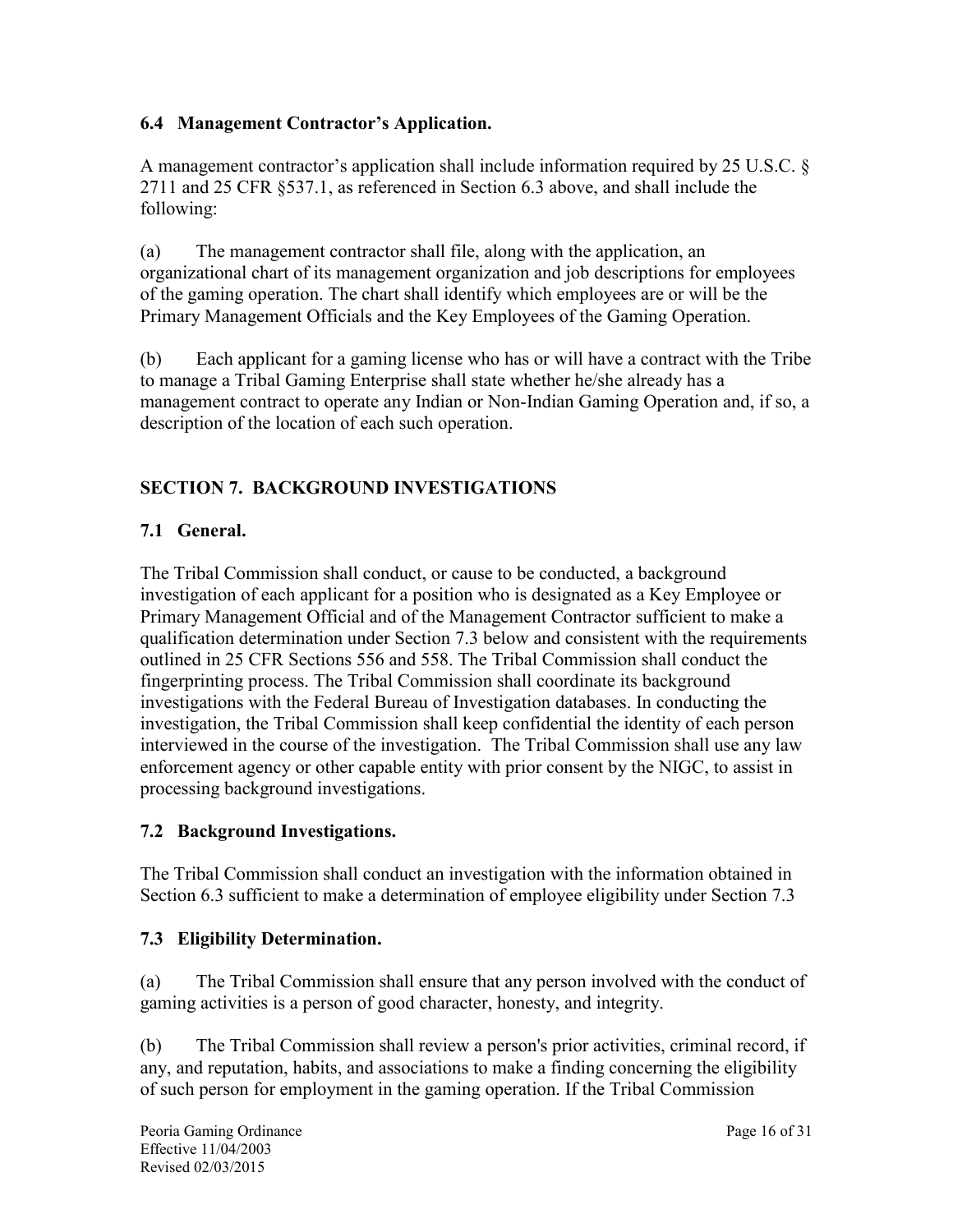determines that employment of the person poses a threat to the public interest or to the effective regulation and control of gaming, or creates or enhances the dangers of unsuitable, unfair, or illegal practices, methods, and activities in the conduct of gaming or the carrying on of the business and financial arrangements incidental to the conduct of gaming, neither the management contractor nor the Gaming Operation shall employ that person.

# **SECTION 8. GRANTING A GAMING LICENSE**

## **8.1 Procedures for Forwarding Applications and Reports for Key Employees and Primary Management Officials to the National Indian Gaming Commission.**

(a) When the Gaming Operation employs a Key Employee or Primary Management Official, the Tribal Commission shall maintain a complete application file containing the information listed under  $\S$  556.4(a)(1) through (14).

(b) The Gaming Operation shall not employ any person as a Key Employee or Primary Management Official whom does not have a license after ninety (90) days.

## **8.2 Report to the National Indian Gaming Commission.**

(a) Pursuant to the procedures set out in Section 8.1 of this Ordinance, before issuing a gaming license, the Tribal Commission shall:

(1) Create and maintain an investigative report on each background investigation. An investigative report shall include all of the following information:

(i) the steps taken in conducting the background investigation;

(ii) the results obtained;

(iii) the conclusions reached; and

(iv) the basis for those conclusions.

(2) Submit a Notice of Results (NOR) form of the applicant's background investigation to the Commission no later than sixty (60) days after the applicant begins work. The NOR form shall contain:

(i) Applicant's name, date of birth, and social security number;

(ii) Date on which the applicant began or will begin work as a Key Employee or Primary Management Official;

(iii) A summary of the information presented in the investigative report,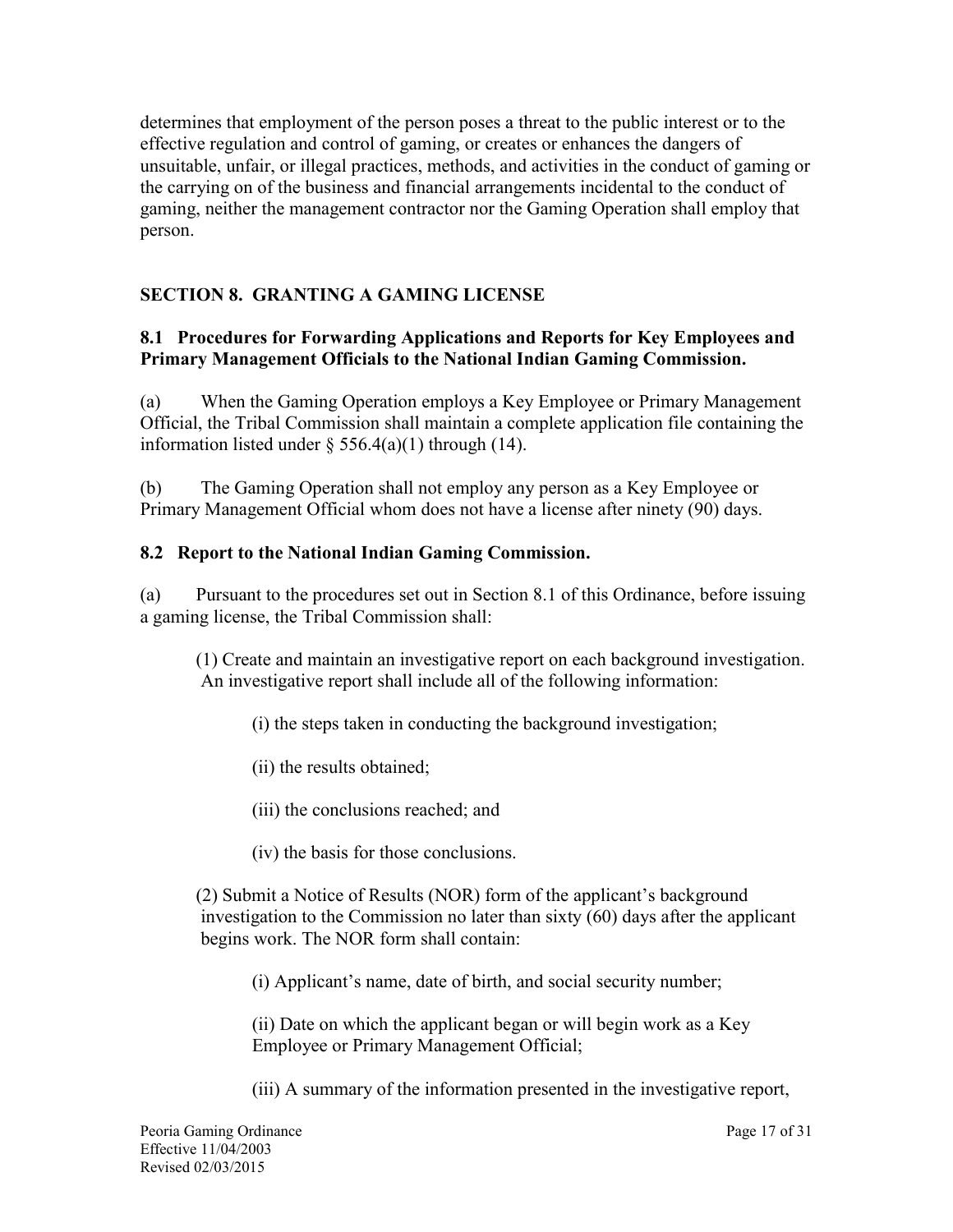which shall at a minimum include a listing of:

(A) Licenses that have previously been denied;

(B) Gaming licenses that have been revoked, even if subsequently reinstated;

(C) Every known criminal charge brought against the applicant; and

(D) Every felony of which the applicant has been convicted or any ongoing prosecutions.

(iv) A copy of the eligibility determination (if required) made under Section 7.3, pursuant to 25 CFR § 556.5.

(c) If a license is not issued to an applicant, the Tribal Commission:

(1) shall notify the Commission; and

(2) shall forward copies of its eligibility determination and investigative report (if necessary) to the Commission for inclusion in the Indian Gaming Individuals Records System or Tribal Access Portal System (TAPS).

(d) With respect to Key Employees and Primary Management Officials, the Tribal Commission shall retain applications for employment, gaming license applications, eligibility determinations and reports (if any) of background investigations, for inspection by the Chairman of the Commission or his or her designee for no less than three (3) years from the date of termination of employment.

## **8.3 NIGC Notification.**

(a) When the Commission notifies the Tribal Commission that it has no objection to the issuance of a license pursuant to a license application filed by a Key Employee or a Primary Management Official for whom the Tribal Commission has provided a NOR form to the Commission, the Tribal Commission may issue a permanent license to such applicant. The Tribal Commission must notify the Commission within thirty (30) days of the issuance of such license, pursuant to 25 CFR § 558.3(b).

(b) The Tribal Commission shall respond to a request for additional information from the Chairman of the Commission concerning a Key Employee or a Primary Management Official who is the subject of the report. Such a request shall suspend the 30-day period under Section 8.1, until the Chairman of the Commission receives the additional information.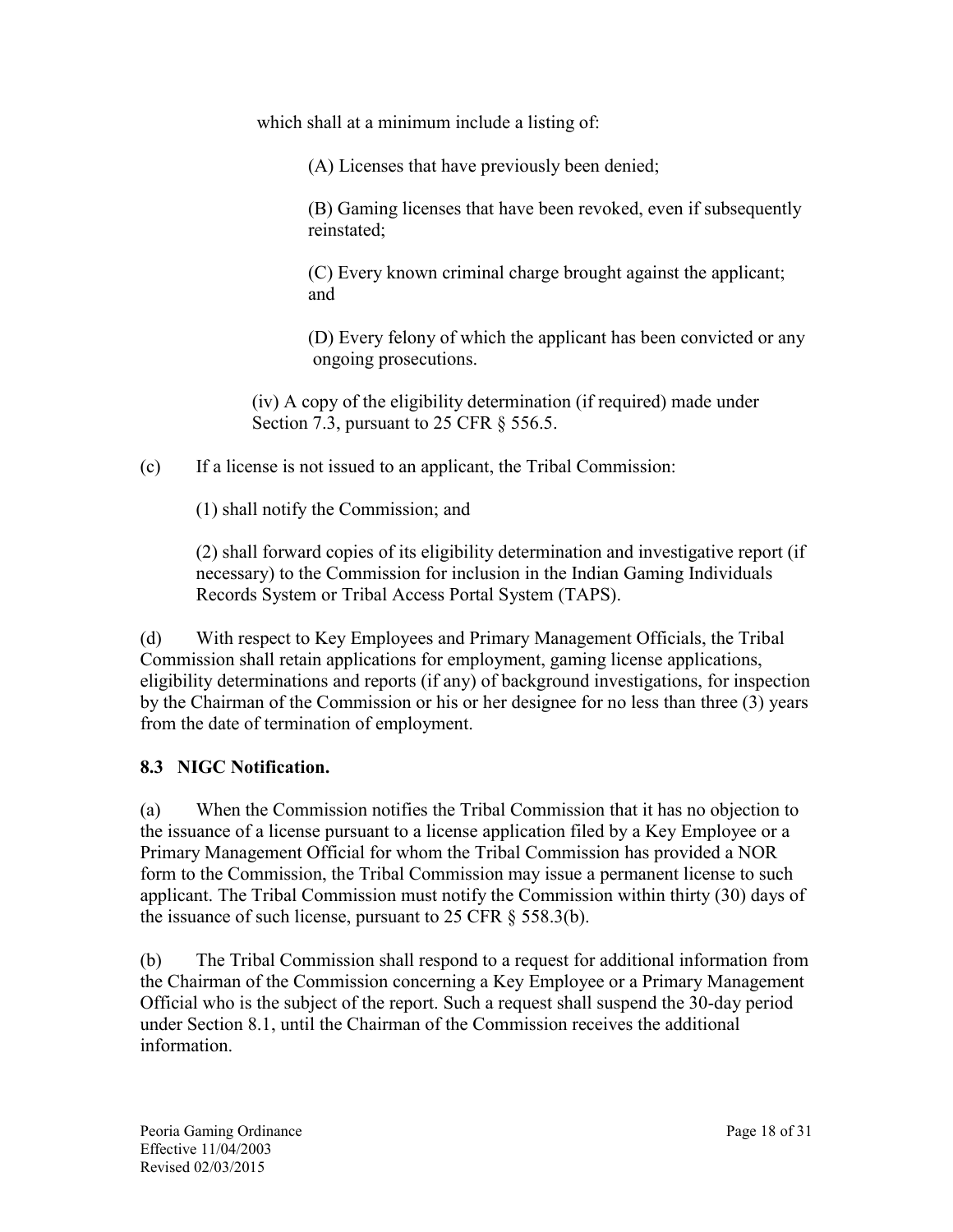(c) If, within the thirty (30) day period described above, the Commission provides the Tribal Commission with a statement itemizing objections to the issuance of a license to a Key Employee or to a Primary Management Official for whom the Tribal Commission has provided a NOR form and investigative report (if necessary) to the Commission, the Tribal Commission shall reconsider the application, taking into account the objections itemized by the Commission. The Tribal Commission shall make the final decision whether to issue a gaming license to such applicant.

(d) The Tribal Commission may issue or renew a gaming license to an applicant who submits a proper and completed application and pays the appropriate licensing fee, provided that no license shall be issued to or renewed for an applicant:

(1) who is not a person of good character, honest, and integrity;

(2) who is not found by the Tribal Commission to be eligible for employment under the criteria of Section 7.3;

(3) who has had, or who is in privity with anyone who has had, a gaming license revoked for cause in any jurisdiction;

(4) who is delinquent in the payment of any obligation owed to the Tribe or Tribal Commission pursuant to this Ordinance or a Management Contract; and

(5) who has failed to comply with the Act, regulations of the Commission, this Ordinance or regulation that the Tribal Commission has or may adopt.

## **8.4 Validity.**

(a) Each gaming license for Key Employees and Primary Management Officials shall be valid for a two-year period commencing on the approval of the gaming license.

(b) Each gaming license for Management Contractors shall be valid for a one-year period commencing on the approval of the gaming license.

## **8.5 Assignment; Transfer; Display.**

A gaming license may not be assigned or transferred and is valid only for use by the person in whose name it is issued and at the gaming establishment for which it is issued. The gaming license shall be conspicuously displayed at all times during the shift of each person for whom it was issued to and while at the gaming establishment regulated by the Tribal Commission.

## **8.6 Class III Gaming License.**

Pursuant to the Tribal-State Compact, gaming licenses shall be issued for Class III gaming.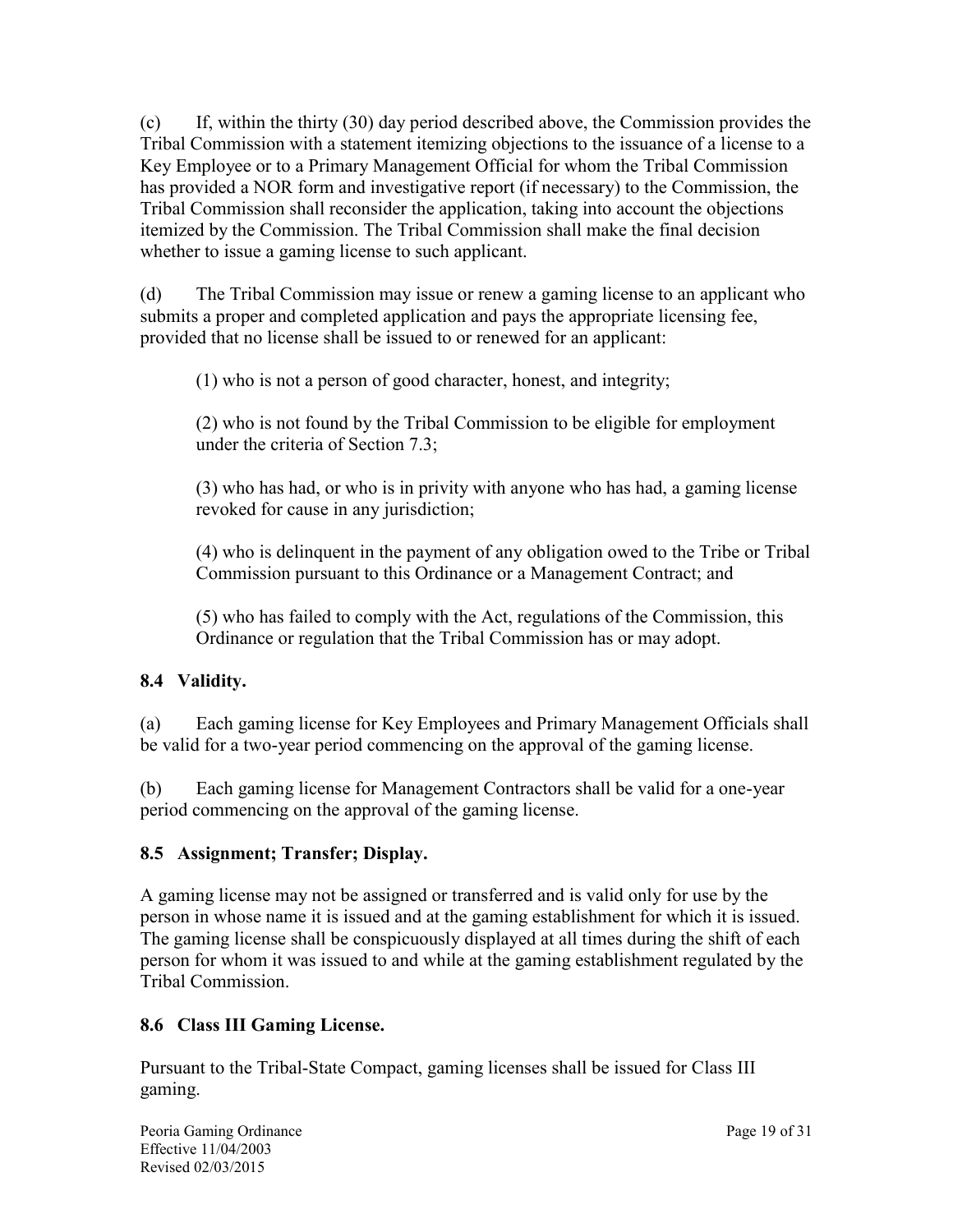#### **8.7 License Suspension.**

(a) If, after the issuance of a gaming license, the Tribal Commission receives from the Commission, or any other source, reliable information indicating that a Key Employee or Primary Management Official is not eligible for employment, the Tribal Commission shall immediately suspend such gaming license and shall notify, in writing, the licensee of the suspension and the proposed revocation. The right to a hearing under 25 CFR § 558.4 shall vest only upon receipt of a license granted under this Ordinance.

(b) The Tribal Commission shall notify the licensee of a time and a place for a hearing on the proposed revocation of a gaming license.

(c) After the revocation hearing, the Tribal Commission shall decide to revoke or to reinstate the gaming license of the licensee. The Tribal Commission shall notify the Commission of its decision within forty-five (45) days of making such decision, pursuant to 25 CFR 558.4(e).

## **SECTION 9. LICENSE FEES**

## **9.1 Key Employees and Primary Management Officials.**

The initial and bi-annual fee for each gaming license issued pursuant to this Ordinance for each Key Employee and Primary Management Official shall be \$25.00.

## **9.2 Management Contracts**

The initial and annual fee for each gaming license issued pursuant to this Ordinance to the holder of a valid Management Contract shall be \$2,500.00.

#### **9.3 Fee Adjustments**

The Tribal Commission may adjust the amount of the license fees, provided that any increase shall take effect only on the ensuing Fiscal Year, beginning on April 1st.

## **SECTION 10. TRIBAL FACILITY LICENSE REQUIREMENTS**

#### **10.1 General.**

Any facility on Tribal lands for which Class II and/or Class III gaming is conducted under this Ordinance shall complete an initial Tribal facility license application, which shall be renewed bi-annually, pursuant to § 10.3 of this Ordinance.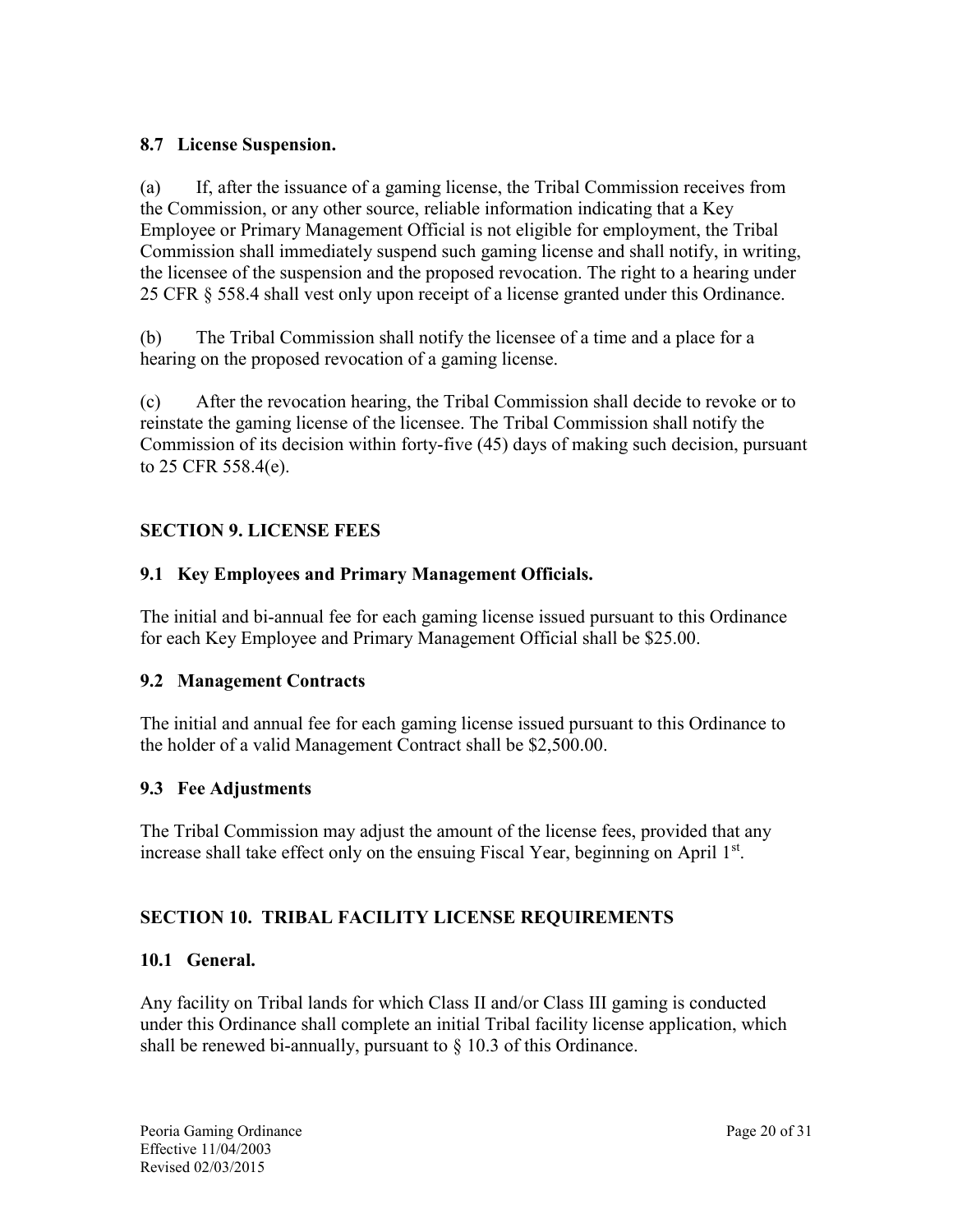#### **10.2 Facility License Application.**

The Tribal Commission shall specify the form, conditions, and content for the application for such licenses.

(a) The initial application shall set forth:

(1) the name under which the facility transacts or intends to transact business on tribal lands;

(2) the location of the facility for which the license is being sought;

(3) a legal description of the lands whereon the facility is located;

(4) a certification that said premises constitute "Tribal lands" as specified in IGRA;

(5) a certification of compliance with the Environmental, Health, and Public Safety standards;

(6) the application shall be signed by the General Manager of such facility.

(b) The renewal application shall set forth:

(1) the name under which the facility transacts business on tribal lands;

(2) the location of the facility for which the renewal facility license is being sought;

(3) any changes to the legal description of the lands whereon the facility is located;

(4) the application shall be signed by the General Manager of such facility.

#### **10.3 Validity.**

Each Tribal facility license shall be valid for a two-year period commencing on the approval of the Tribal Facility License.

#### **10.4 Assignment; Transfer; Display.**

(a) A Tribal facility license may not be assigned or transferred and is valid only for the use by the facility for which it is issued.

(b) A Tribal facility license shall be conspicuously displayed at all times at the facility for which it is issued.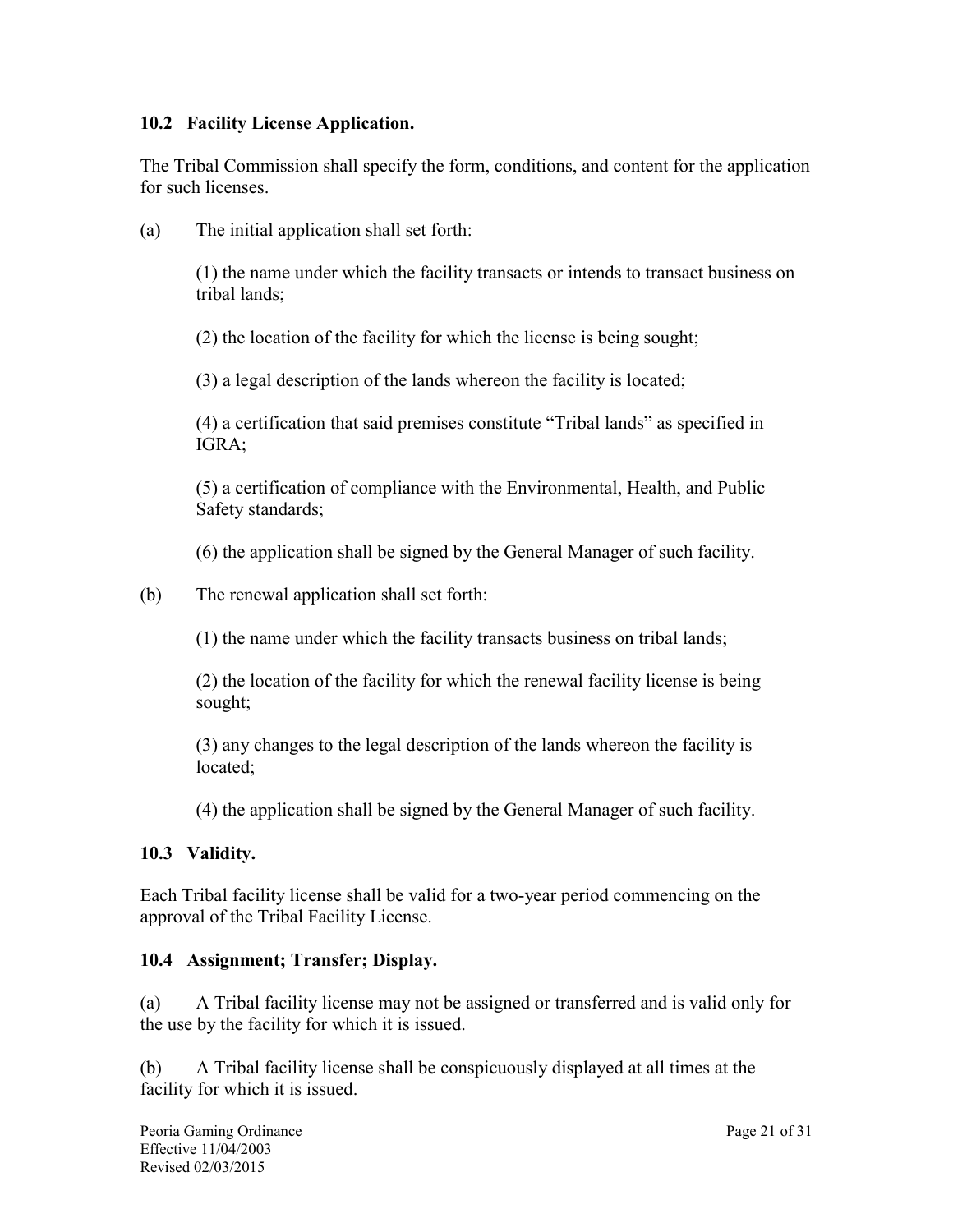## **SECTION 11. RECORDS AND REPORTS**

#### **11.1 Keep and Maintain.**

Each gaming operation shall keep and maintain sufficient books and records to substantiate the receipts, expenses, and uses of revenues relating to the conduct of gaming activities authorized under a license. Included in the records of the activity shall be session summary sheets, operational budgets and projections, and tour-bus attendance and compensation.

## **11.2 Statement of Gross Revenues and Net Revenues.**

No later than the twentieth  $(20<sup>th</sup>)$  day of each month, each gaming operation shall provide, in a report form approved by the Tribal Commission, a statement of gross revenues and net revenues received or collected at each gaming operation during the immediately preceding period.

## **11.3 Falsification.**

No licensee shall falsify any books or records relating to any transaction connected with the conduct of gaming activities authorized under this Ordinance.

#### **11.4 Inspection by Tribal Commission.**

All books and records of each gaming operation relating to licensed gaming activities shall be subject to inspection, examination, photocopy and auditing by the Tribal Commission or a person designated by the Tribal Commission at any time during reasonable hours.

#### **11.5 Audit.**

The Tribal Commission shall ensure that the Tribe will require and cause to be conducted, at least annually, an outside independent audit of all gaming activity at the gaming operations owned and operated by the Tribe, as required by IGRA; shall require and cause to be conducted, at least annually, an outside independent audit of all contracts related to the conduct of gaming, with the exception of those contracts for supplies, services, or other subject matter which the Tribal Commission determines to be related to gaming, and which are for a contract amount in excess of \$25,000; and shall submit the resulting audit reports to the Commission within one-hundred twenty (120) days after the end of each fiscal year of the gaming operation, pursuant to 25 CFR 522.4 (b)(3) and 25 CFR 571.13(a).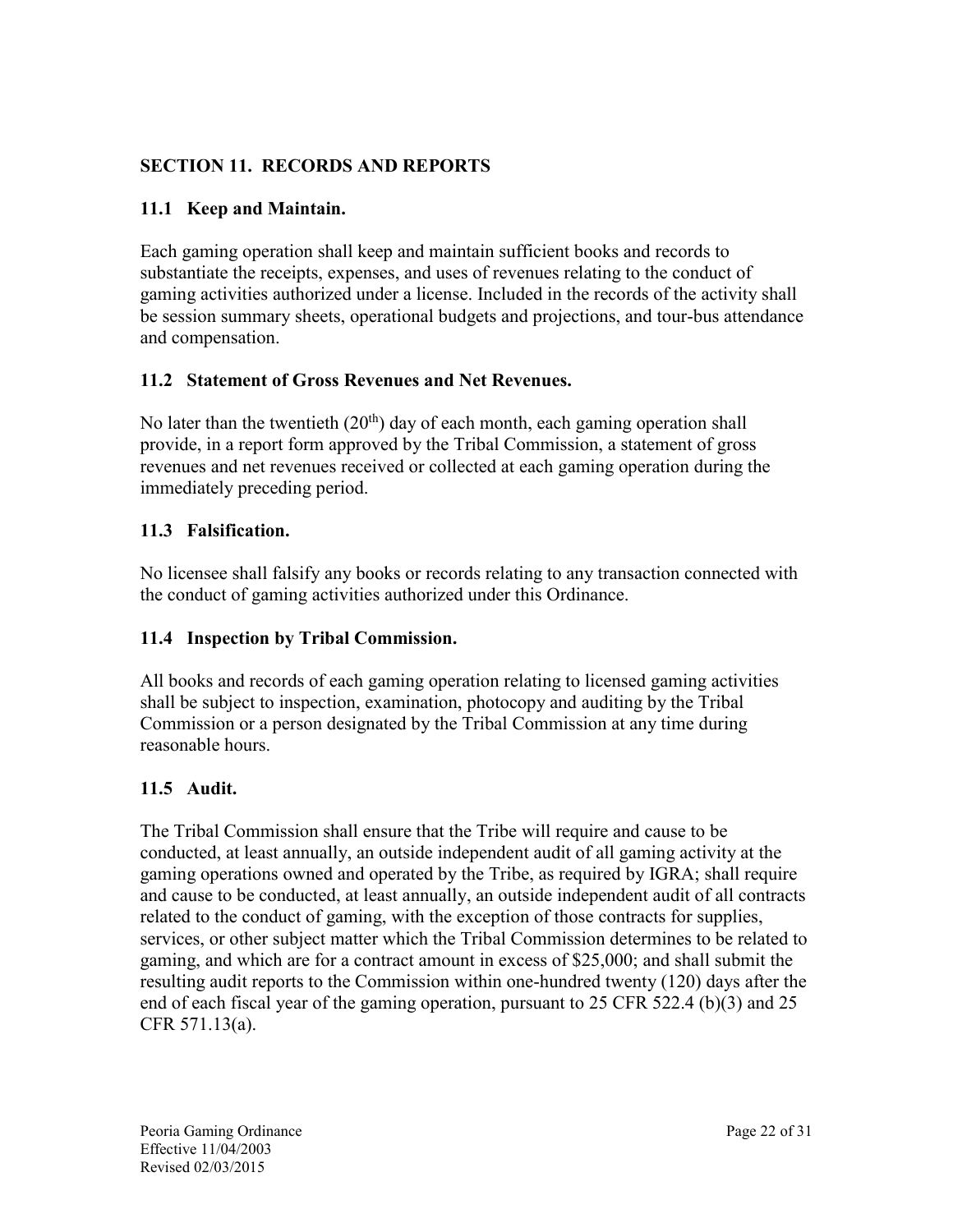#### **11.6 Insurance Policies**

A copy of all insurance policies covering each gaming operation or any part thereof shall be filed with the Tribal Commission.

## **SECTION 12. GROSS REVENUES**

## **12.1 Expenditures and Disbursements.**

Consistent with reasonable gaming industry business practices, the gross revenues derived from operation of a tribal-owned and licensed gaming operation may be expended and dispersed by the management contractor as outlined in the Management Contract.

## **SECTION 13. MAINTENANCE OF GAMING FACILITY**

## **13.1 General.**

Each gaming facility licensed under this Ordinance shall be constructed, maintained, and operated in a manner which adequately protects the environment and public health and safety.

## **SECTION 14. VIOLATIONS**

## **14.1 Gaming License.**

No person shall operate or conduct any gaming activity in a gaming operation with the exterior boundaries of the Tribal Lands without a gaming license issued by the Tribal Commission, as required by this Ordinance.

## **14.2 Falsifying Information.**

No licensee or licensed applicant shall provide false information in connection with any document or proceeding under this Ordinance.

## **14.3 Accountability and Inspections.**

(a) No management contractor shall fail to account fully for all moneys received or collected in connection with gaming activities.

(b) In Compliance with 25 CFR  $\S 571.5$  or  $\S 571.6$ , or in pursuant to this Ordinance or a Resolution approved by the Chairman of the Commission under parts 522 or 523 in Title 25 CFR, a gaming operation shall not refuse to allow an authorized representative of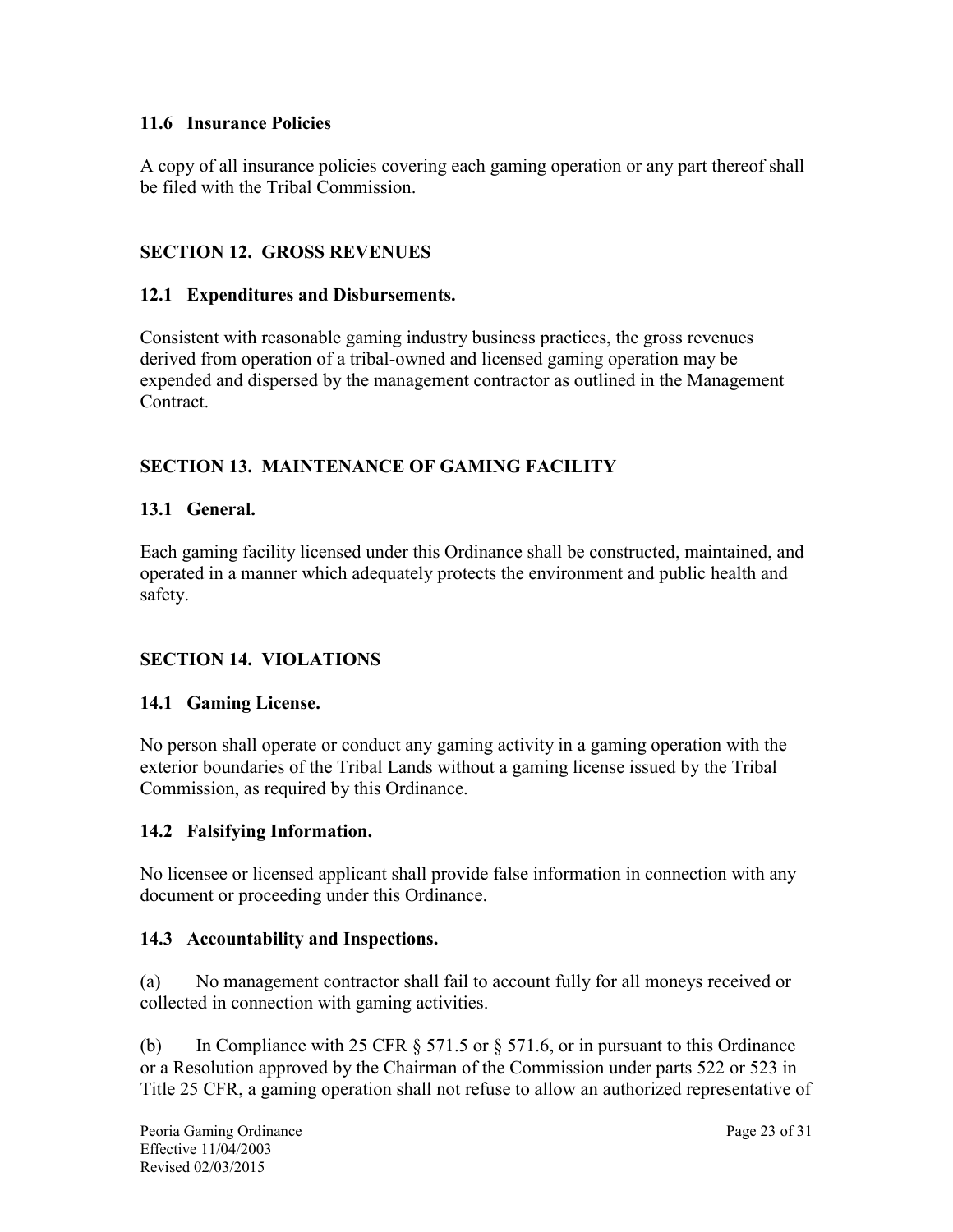the Commission or an authorized representative of the Tribal Commission to enter into or inspect the gaming operation.

## **14.4 Age Limit.**

No person under the age of eighteen (18) years shall be permitted to participate in any gaming activity.

## **14.5 Cheating**

No person shall engage in cheating in any gaming activity.

## **14.6 Possession of a Firearm or Other Weapon.**

No person, other than a law enforcement officer or a security officer whom is licensed to carry a firearm, may enter or remain in a gaming operation under this Ordinance while in the possession of a firearm or other weapon.

## **14.7 Violation of Any Provision, Rule, Regulation or Order.**

No person shall intentionally violate any provision of this Ordinance, nor any rule, regulation or order that the Tribal Commission may promulgate or issue.

## **14.8 In Privity.**

Any person who is in privity with a person who violates any provision of this Ordinance shall be deemed to be in violation of this Ordinance to the same extent as the violator, and shall be treated in a similar manner.

## **14.9 Compliance of Ordinance.**

The management contractor is responsible for ensuring that all Key Employees and Primary Management Officials assisting in the operation of any gaming activity on the licensee's behalf comply with this Ordinance. A violation by any such officials or employees shall be deemed a violation by the management contractor and subject the management contractor to civil enforcement action. It shall not be a defense that the management contractor was unaware of the violation.

## **14.10 Fraudulent Scheme or Technique.**

No person, playing in or conducting any gaming activity authorized under this Ordinance, shall:

(a) use bogus or counterfeit cards, or substitutes or use any game cards that have been tampered with;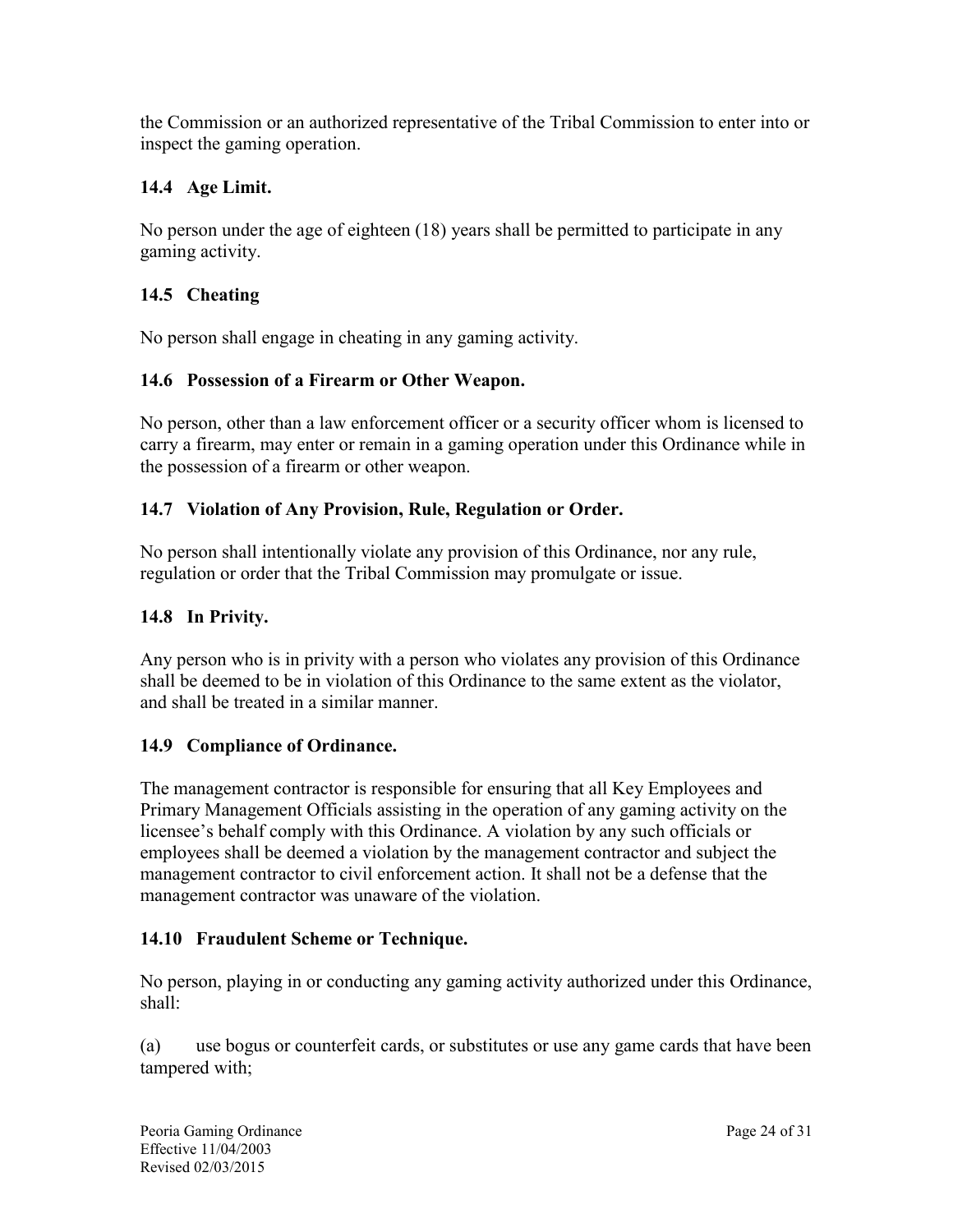(b) employ or have on one's person any cheating device to facilitate cheating in any gaming activity;

(c) use any fraudulent scheme or technique, including when an operator or player of games of charitable gaming tickets directly or indirectly solicits, provides, or receives inside information of the status of the game for the benefit of either person; or

(d) knowingly cause, aid, abet, or conspire with another person or any person to violate any provision of this Ordinance or any rule adopted under this Ordinance.

# **SECTION 15. CIVIL ENFORCEMENT**

# **15.1 Action to be Taken.**

The Tribal Commission may take any one or a combination of the following actions with respect to any person or entity who violates any provision of this Ordinance:

(a) Impose a civil fine, as outlined in the By-Laws for each violation, and if such violation is a continuing one, for each day of such violation.

(b) Impose a penalty of fifty dollars (\$50.00) per day for failure to file any report when due and five hundred dollars (\$500.00) per day for failure to file such report after notice and demand.

(c) Suspend or revoke any gaming license issued by the Tribal Commission.

(d) Bring an action in a court of competent jurisdiction for imposition of one or more of the following sanctions:

(1) suspension or termination of the license and further conduct of gaming activities;

(2) seizure of any gaming apparatus, proceeds, or other property of a licensee connected with the gaming activities engaged in by the licensee;

(3) in the case of any non-member of the Tribe, expulsion of such persons from Tribal Lands;

(4) collection of any unpaid fees and/or interest;

(5) execution on any nonexempt property of a violator located within the exterior boundaries of the Tribal Lands.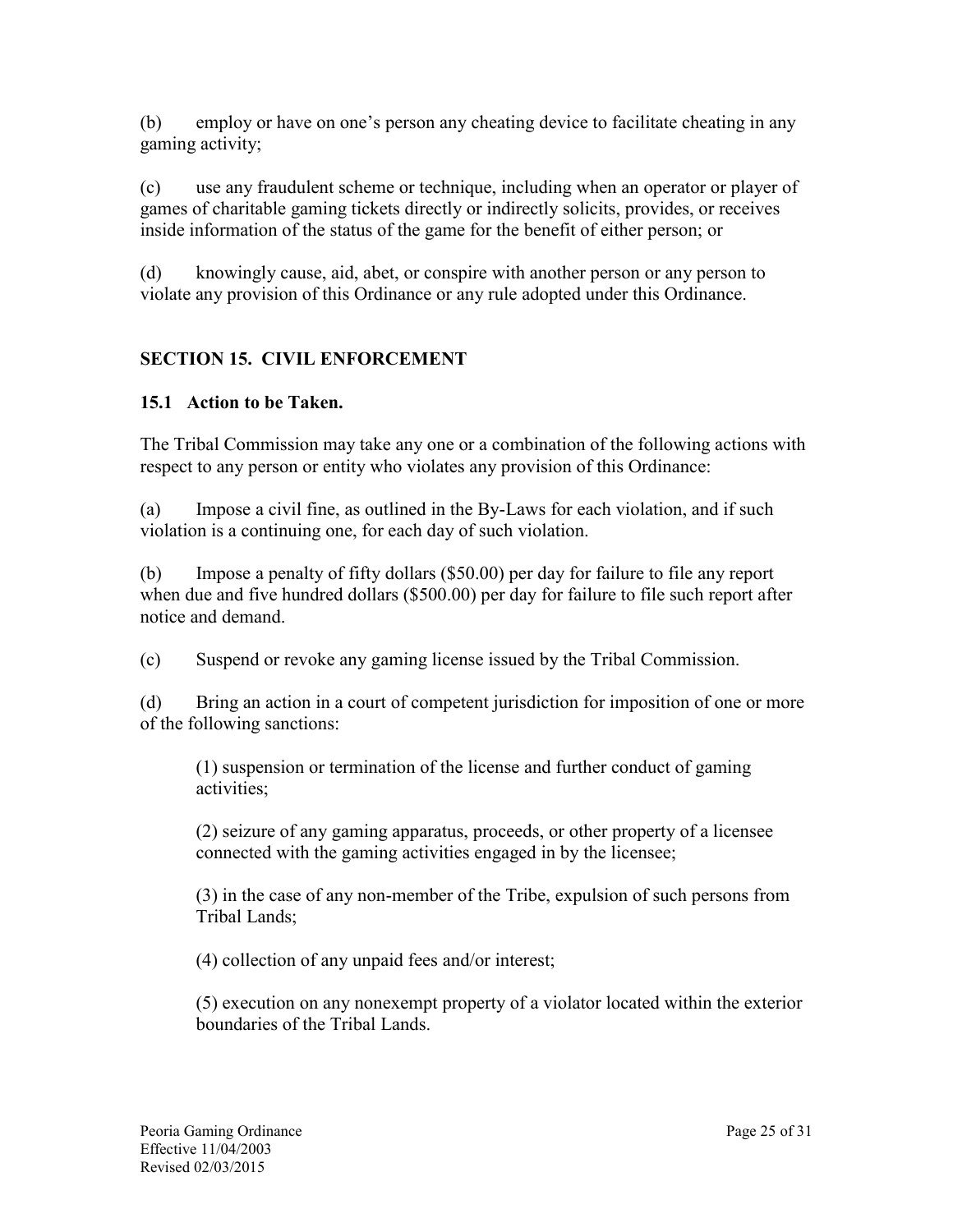#### **15.2 Jurisdiction.**

Any court of competent jurisdiction shall have jurisdiction over any civil action brought by the Tribal Commission under this Ordinance, and any court of competent jurisdiction shall have the authority to impose any and all sanctions imposed by the Tribal Commission pursuant to this Ordinance.

## **15.3 Notification.**

Before taking any enforcement action authorized in this Section, the Tribal Commission shall use its best efforts to notify the alleged violator, in person or by letter delivered to his/her last known address, of the charges against him/her, and allow the alleged violator an opportunity for a prompt hearing. If the alleged violator fails to respond, or cannot be found, the Tribal Commission may proceed with a hearing notwithstanding, and take such action as it deems appropriate.

## **15.4 Acknowledgement.**

Every person or entity which applies for a gaming license and accepts such license thereby acknowledges the civil enforcement jurisdiction and authority of the Tribal Commission and a court of competent jurisdiction under this Ordinance to order an execution on his/her nonexempt property, the suspension or termination of his/her further conduct of gaming activities and the seizure of his/her gaming equipment or proceeds or other property, upon a proper finding of the Tribal Commission or the court that the person has violated a provision of the Act, regulations of the Commission, this Ordinance, or regulations promulgated by the Tribal Commission, despite lack of actual notice, provided that the Tribal Commission has used its best efforts to notify the person, in person, or by letter delivered to his/her last known address.

## **SECTION 16. USE OF NET REVENUES**

#### **16.1 Expenditures.**

Net revenues from gaming conducted under this Ordinance shall only be expended for the following purposes:

- (a) to fund Tribal government operations or programs;
- (b) to provide for the general welfare of the Tribe and its members;
- (c) to promote Tribal economic development;
- (d) to donate to charitable organizations; or
- (e) to help fund operations of local government agencies.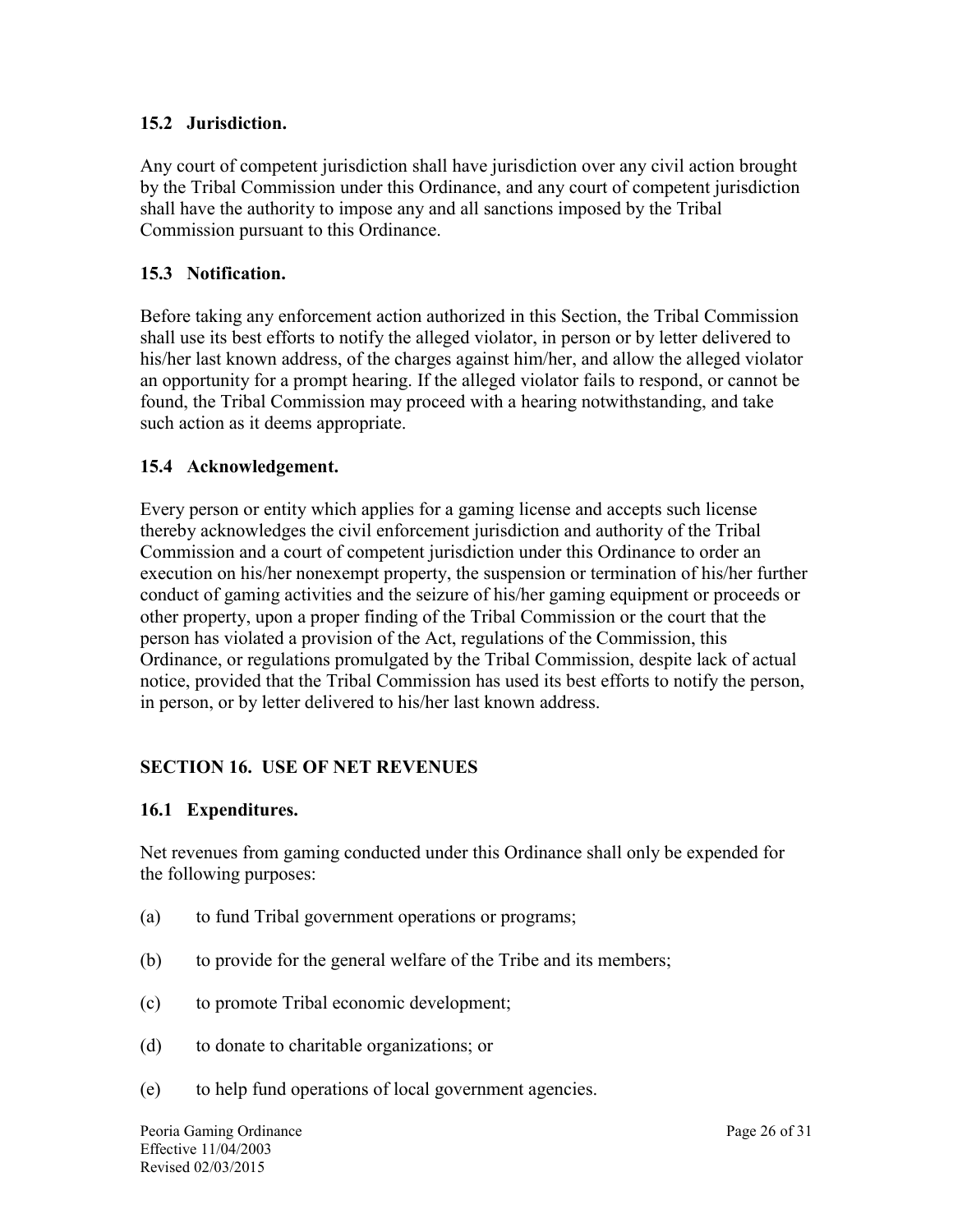#### **16.2 Approval of Operating Budget**

The operating budget of the Tribal Commission, including necessary payroll and expenses, shall be approved by the Business Committee and shall be funded from revenues of the Tribal General Fund.

## **SECTION 17. HEARINGS AND APPEALS**

#### **17.1 Petition for Payment of Penalty.**

Any licensee paying a penalty for late filling or failing to file a report for which there is an acceptable excuse may petition the Tribal Commission for credit. The petition shall be filed within thirty (30) days after the petitioner knew or should have known that payment was excusable, but not more than six (6) months after payment in any case.

#### **17.2 Petition for Hearing and Reconsideration.**

Any person or entity aggrieved by a decision made or action taken by the Tribal Commission without notice and opportunity for hearing, may petition the Tribal Commission for a hearing and reconsideration. The petition shall be filed within thirty (30) days after the petitioner knew or should have known of the decision or action.

#### **17.3 Petition for Review.**

Any person or entity aggrieved by a decision made or action taken by the Tribal Commission after notice and opportunity for hearing may petition any court of competent jurisdiction for review. Such petition shall specifically set forth the reasons for aggrieving, and be filed with the Court no later than thirty (30) days after the Tribal Commission's decision or action.

#### **SECTION 18. APPLICABLE LAW**

#### **18.1 Controversies Involving Contract.**

All controversies involving contracts relating to gaming entered into under the authority of the Tribe on Tribal Lands shall be resolved, as appropriate, in accordance with:

- (a) the Act;
- (b) regulations promulgated by the Commission;
- (c) the laws, ordinances and regulations of the Tribe and/or Tribal Commission; and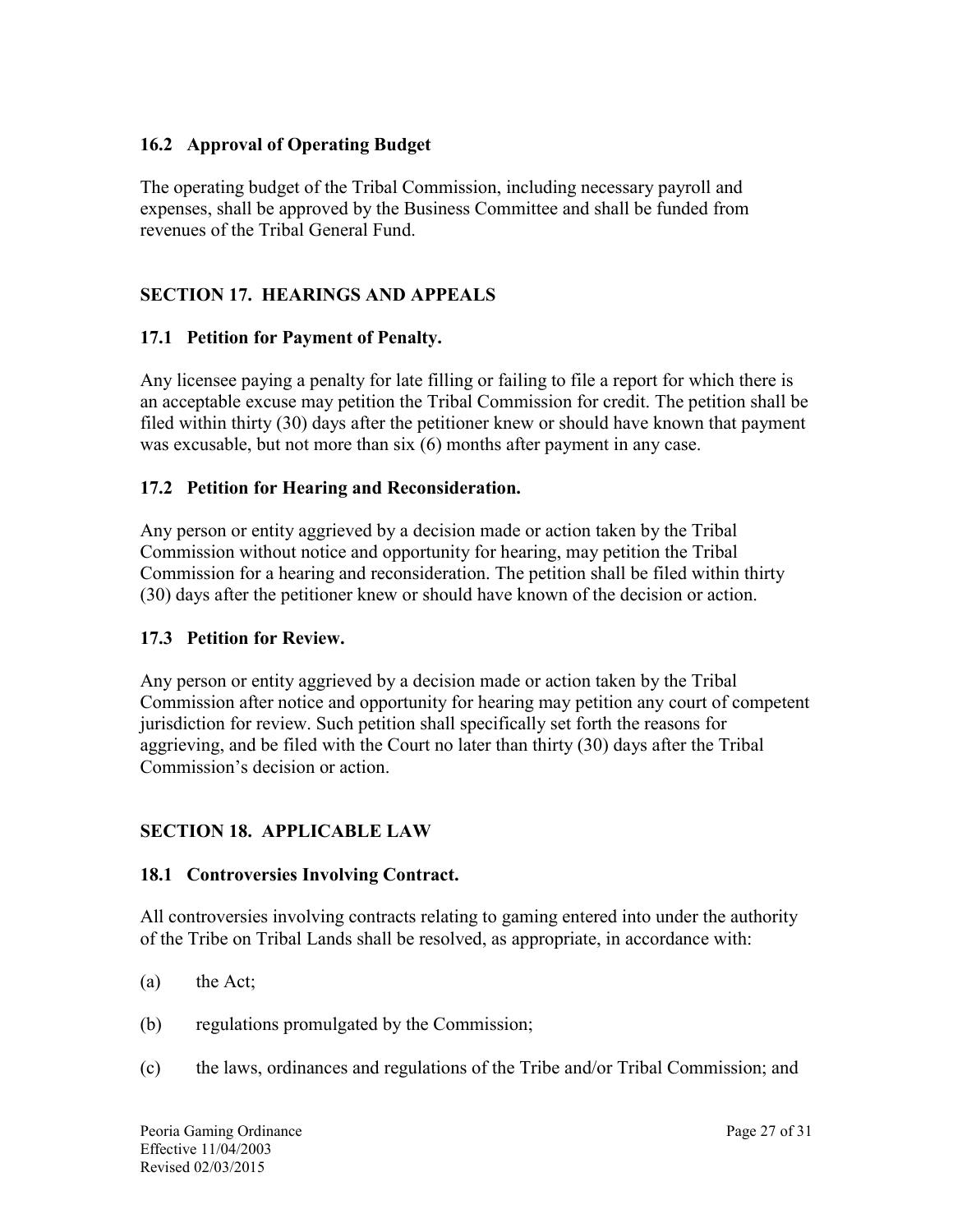(d) if no Tribal laws exist, the law of the State of Oklahoma.

## **SECTION 19. SERVICE**

#### **19.1 Tribal Commission Service Agent.**

The Tribe and the Tribal Commission shall designate, by written notification to the Commission, an agent for service of any official determination, order, or notice of violation.

#### **19.2 Management Service Agent.**

Each management contractor shall designate, by written notification to the Tribal Commission and the Commission, an agent for service of any official determination, order, or notice of violation.

#### **SECTION 20. SAVINGS PROVISION**

#### **20.1 Invalidity**

If any provision of this Ordinance or the application thereof to any entity, or circumstance is held invalid, the invalidity shall not affect other provisions or applications of the Ordinance which can be given effect, and, to this end, the provisions of this Ordinance are severable.

#### **SECTION 21. POLICIES AND PROCEDURES FOR RESOLUTION OF DISPUTES BETWEEN MANAGER AND CUSTOMERS**

#### **21.1 Improper Conduct by Customers.**

(a) Notice of warning regarding the improper conduct set in paragraph (b) of this section or other gaming rules established and enforced by the gaming operation shall be posted by Manager at the entrance of the gaming operation and/or given to patrons upon entering the premises.

(b) The following improper conduct shall result in ejection of a patron from any gaming operation:

(1) cheating;

(2) possession of weapons in the gaming operation;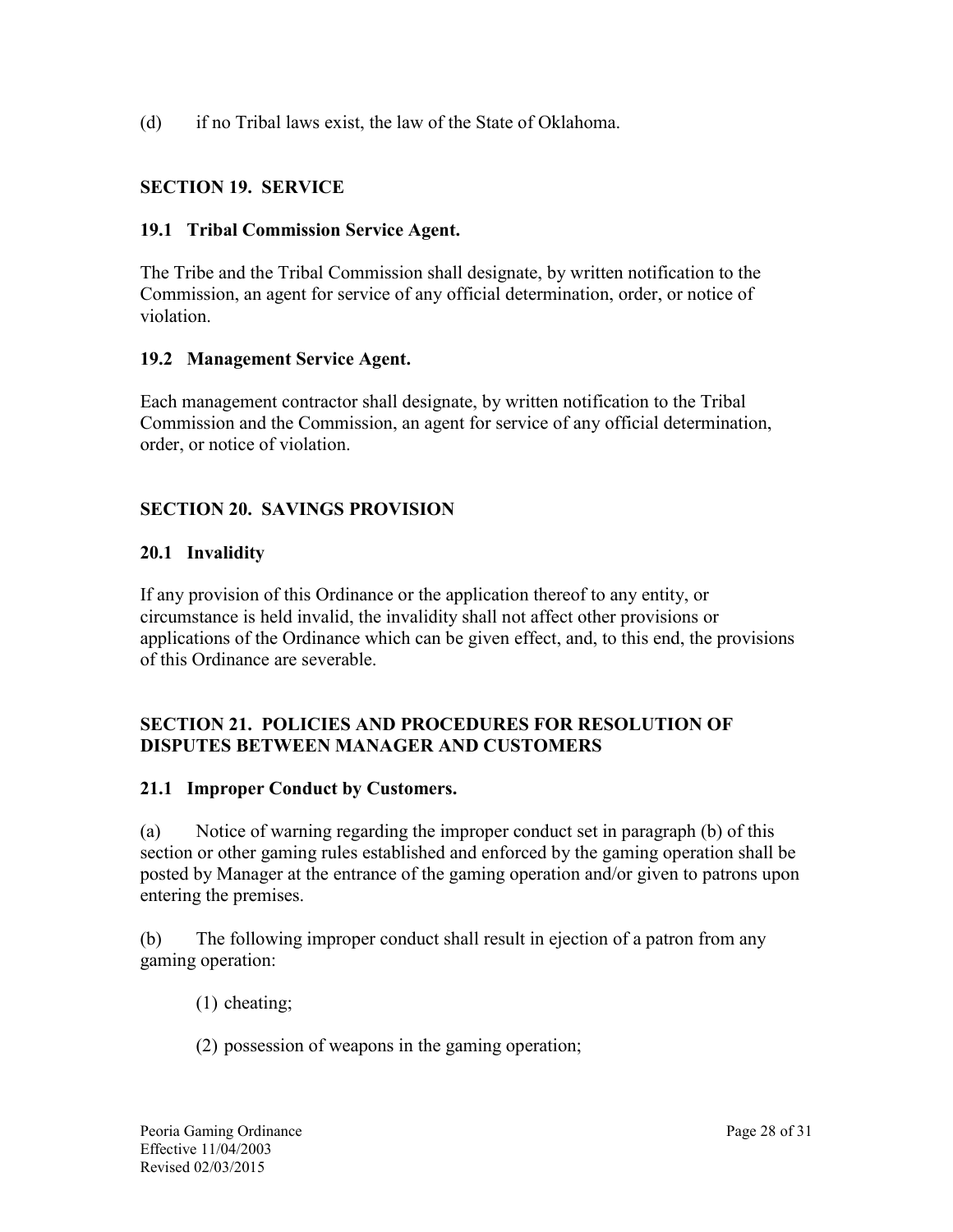- (3) possession of alcohol that has been brought by a patron into the gaming operation;
- (4) possession of a controlled substance in the gaming operation;

(5) disorderly conduct, including the willful, or wanton disregard for the rights of others, and any other act which is disruptive to the gaming operation and other patrons.

(c) Failure by a patron to provide proof of age when requested by gaming operation personnel shall result in ejection of the patron from the gaming operation premises. Any admission fees shall be refunded in such instance.

(d) Ejection of a patron shall be accomplished by security personnel, upon approval of the Manager or an alternate.

## **21.2 Complaints by Customers.**

(a) Either the Manager or an alternate shall be readily available at all times to resolve complaints by patrons involving the gaming operation.

(b) If the Manager or an alternate are unable to resolve any dispute, the matter may, upon request of the patron, be referred to the Tribal Commission for resolution. Action by the Tribal Commission may be initiated by making a written request.

(c) Decisions of the Tribal Commission may, at the patron's request, be appealed to the Business Committee. Action by the Business Committee is initiated by making a written request. The decision of the Business Committee on any dispute referred to it for resolution shall be final.

# **SECTION 22. AMENDMENT OF ORDINANCE**

## **22.1 Amendment by Majority Vote**

This Ordinance may be amended by majority vote of the Tribal Business Committee. Within fifteen (15) days after adoption, the Tribal Business Committee shall submit to the Chairman of the National Indian Gaming Commission for approval of any amendment(s) to this Ordinance.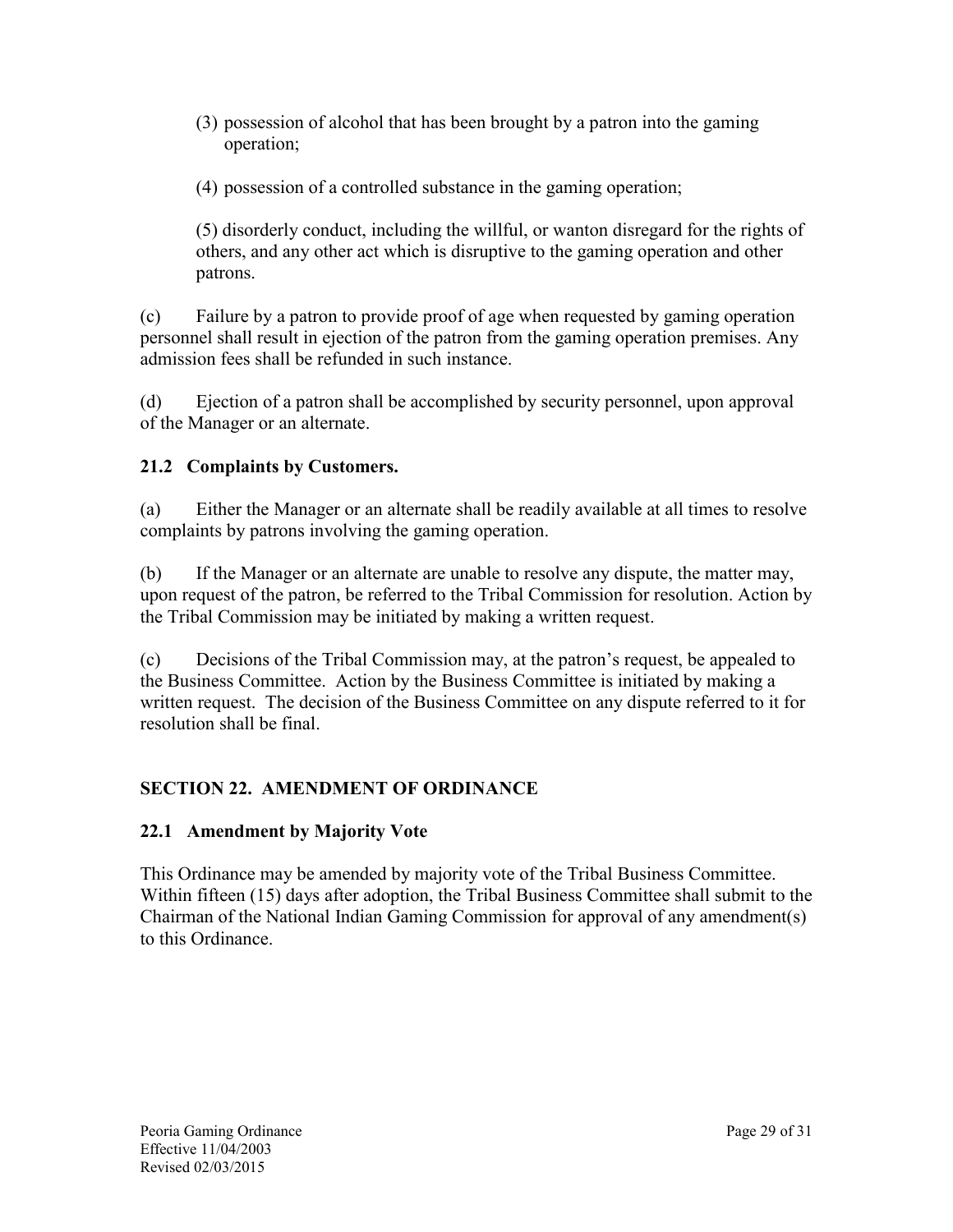## **SECTION 23. EFFECTIVE DATE/REPEAL**

## **23.1 General.**

**This Ordinance shall be effective upon approval of the Chairman of the National Indian Gaming Commission. Once effective, this Ordinance shall serve to repeal all previous Gaming Ordinances of the Tribe.**